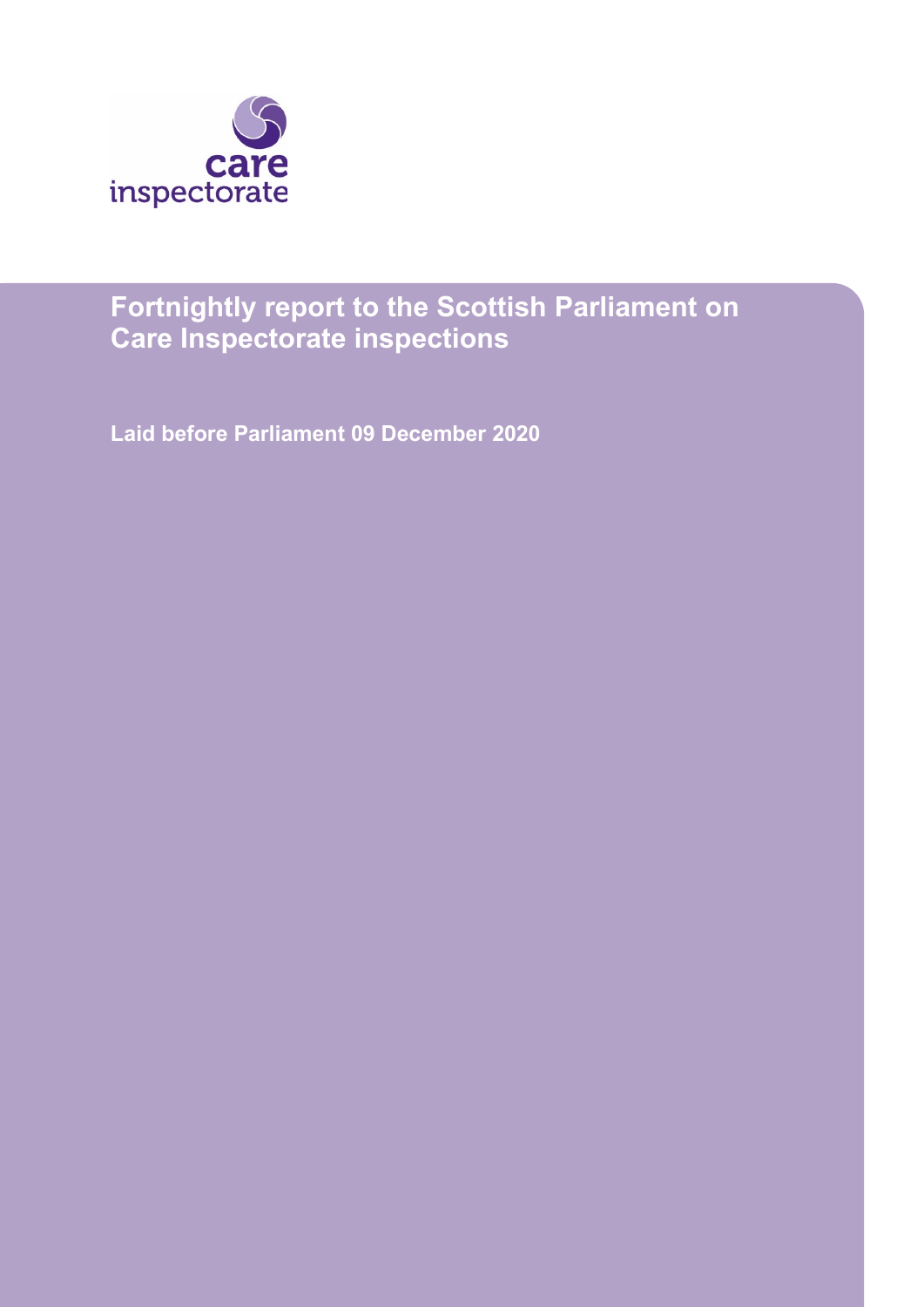# **Introduction**

In accordance with Paragraph 22 in Part 9 of Schedule 1 to the Coronavirus (Scotland) (No.2) Act 2020, which came into force on 27 May 2020, the Care Inspectorate must lay before Parliament a report every two weeks setting out:

(a) which care home services it inspected during those two weeks, and

(b) the findings of those inspections.

This report covers inspections we have completed since those detailed in our previous report to parliament on 25 November 2020.

To meet the duties imposed by the Act and to comply with associated guidance, the Care Inspectorate must focus and report on infection prevention and control, PPE and staffing. Consequently, the Care Inspectorate has amended its quality framework for care homes to support this process. This enables us to focus on these areas while also considering the impact on people's wellbeing. Such a framework supports openness and transparency and helps to ensure a fair and consistent approach, including in any evaluations we make.

To support inspections being undertaken in these circumstances, we have developed inspection tools on wellbeing, infection prevention and control and staffing that have been agreed with Health Protection Scotland and Healthcare Improvement Scotland. Some of our inspections have been undertaken with inspectors from Healthcare Improvement Scotland and public health staff. We have taken account in all inspections of the scrutiny intelligence we have, including previous inspections, complaints made to us, notifications made by the services, and information shared with us by health and social care partnerships and directors of public health for the relevant area.

We have augmented our quality framework by creating an additional key inspection question with associated quality indicators. This reflects our current inspection focus on service performance in relation to COVID-19 infection prevention and control, PPE, staffing and people's wellbeing.

Key question 7: How good is our care and support during the COVID-19 pandemic?

The quality indicators for key question 7 are:

7.1 People's health and wellbeing are supported and safeguarded during the COVID-19 pandemic

7.2 Infection control practices support a safe environment for both people experiencing care and staff

7.3 Staffing arrangements are responsive to the changing needs of people experiencing care.

To meet the tight timescales imposed by the legislation, this report outlines our highlevel findings following oral feedback to the provider. In due course and following our normal publication protocols, we will publish for each service outlined in this report, a more detailed, individual inspection report.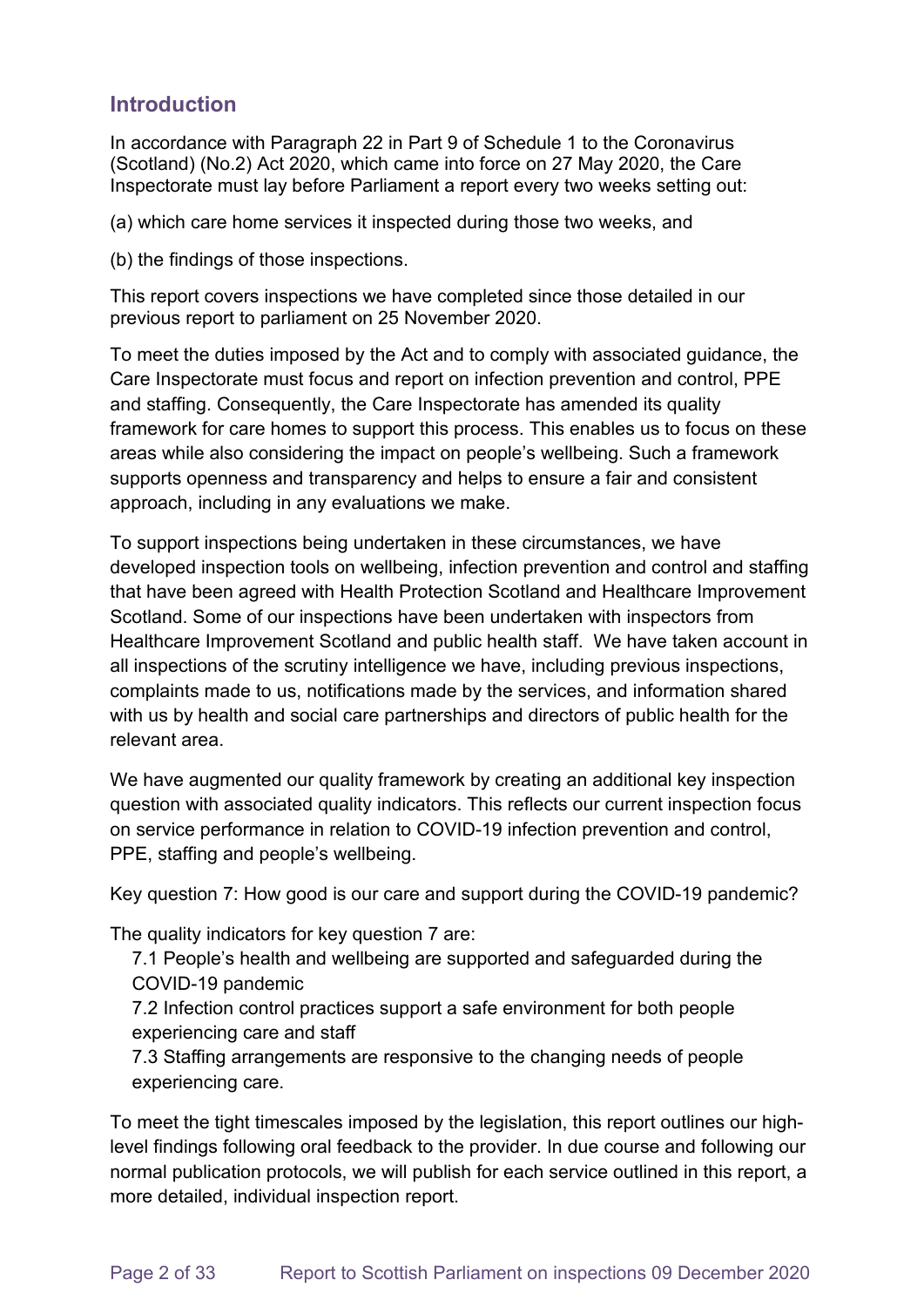# **Redmill Nursing Home, Bathgate**

Redmill Nursing Home is a care home registered to provide care to 68 older people. The provider is HC-One.

We carried out an initial inspection of the service concluding on 28 October. The findings were outlined in the report laid before parliament on 11 November. We completed a further inspection of the home on the 19 November with Healthcare Improvement Scotland and a representative from NHS Lothian to follow up on the improvements required. These related to infection prevention and control, staffing and care practices. The inspection included two visits.

We found that some progress had been made on all the areas required.

The home was cleaner and maintenance work had started to improve infection prevention and control. Staff practices in infection prevention and control had improved and PPE stations were easily accessible to staff.

End of life care, supporting peoples' nutritional needs and care for people who walk with purpose had improved.

There were enough staff to care for people, but the use of dependency tools to determine the number of staff required and to provide the right support for people needed to be improved. This would support better deployment of staff.

Further work was needed on all the above areas to fully meet the improvements required. We have extended the time for these to be completed.

We informed West Lothian health and social care partnership of our findings.

We did not amend the evaluations of the service because there were still some improvements required. We will undertake a further visit to monitor progress.

Overall evaluation for key question 7 'How good is our care and support during the COVID-19 pandemic?' – Weak

Quality indicator (QI) evaluations: QI 7.1 People's health and wellbeing – Weak QI 7.2 Infection prevention and control practices – Weak Q1 7.3 Staffing arrangements – Weak

### **Rozelle Holm Farm Care Home, Ayr**

Rozelle Holm Farm Care Home is registered to provide care for up to 38 older people. The provider is Mr Forbes Robertson.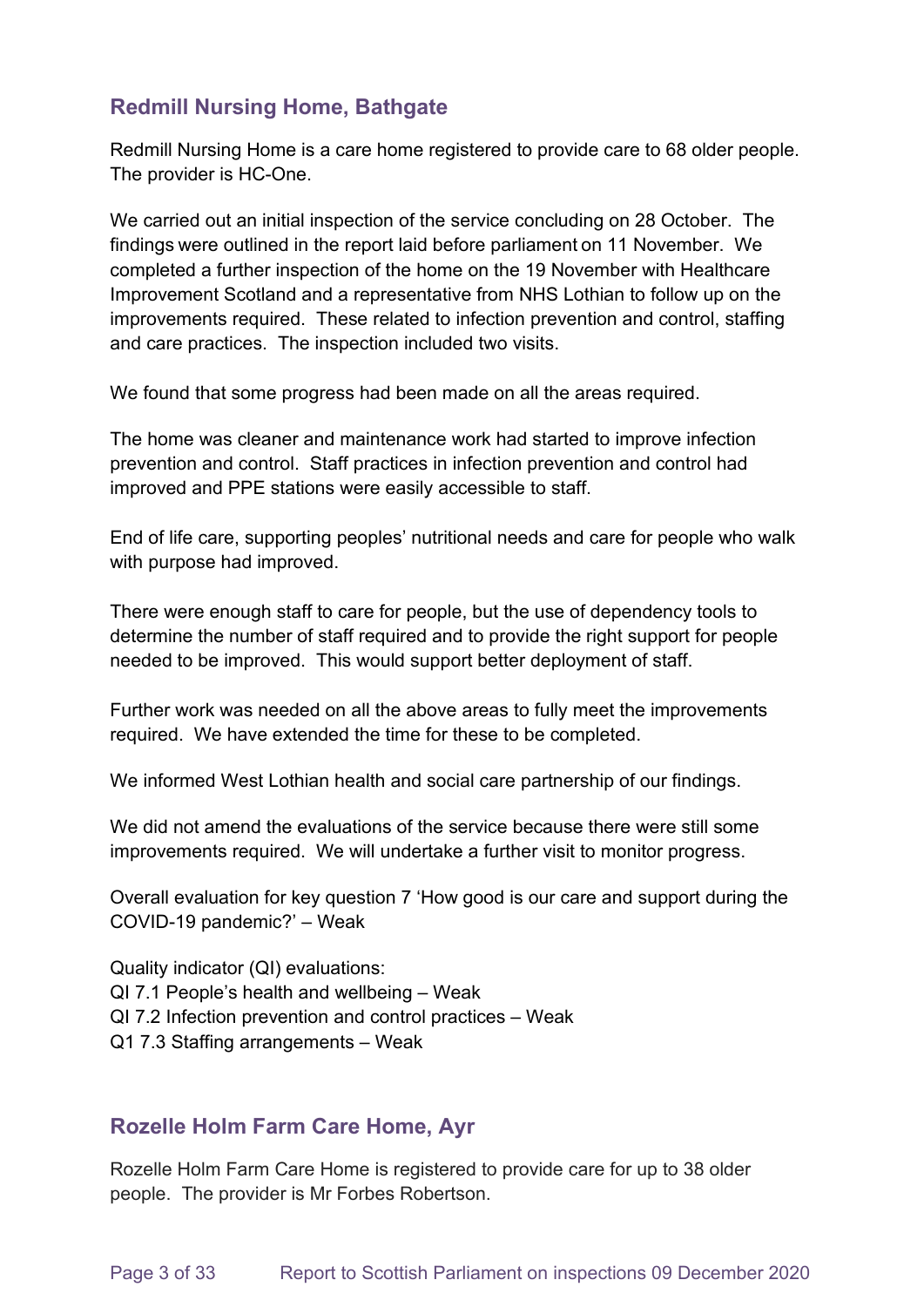We carried out an unannounced inspection of the care home between 12 and 19 November with Healthcare Improvement Scotland. On 12 and 13 November we had significant concerns about support for people to eat and drink, infection prevention and control practices and leadership. We issued a letter of serious concern to the provider on 13 November which detailed immediate action the home must take.

We returned to the service on 17 and 19 November with Healthcare Improvement Scotland to follow up on the letter of serious concern. We found little improvement and issued an improvement notice on 23 November. We found people were not supported to ensure they had enough to eat and drink, some had experienced significant weight loss.

The manager and staff lacked knowledge and skills in infection prevention and control practice. Reusable equipment was not clean. There was poor management of laundry and poor practice related to cleaning products and cleaning processes. Waste was not always disposed of in line with good practice.

There was some improvement in the supply of hot water, some bedrooms and toilets had only cold-water supply. There was a lack of leadership and accountability to ensure effective management of the health, welfare, and safety needs of people living in the home.

We returned to the service on 1 and 2 December with Healthcare Improvement Scotland to follow up on the requirements set out in the improvement notice. There was some improvement in the supply of hot water, management of laundry, waste and reusable equipment. The cleanliness of the environment was improved. An interim manager was in post. Staff training had commenced to improve understanding and practice. We extended the Improvement Notice until 14 December 2020.

We informed South Ayrshire health and social care partnership of our findings. They are providing extensive support to the home.

We will undertake a further visit to monitor progress.

#### **Evaluations**

Overall evaluation for key question 7 'How good is our care and support during the COVID-19 pandemic?' – Unsatisfactory

Quality indicator (QI) evaluations:

- QI 7.1 People's health and wellbeing Weak
- QI 7.2 Infection prevention and control practices Unsatisfactory
- QI 7.3 Staffing arrangements Unsatisfactory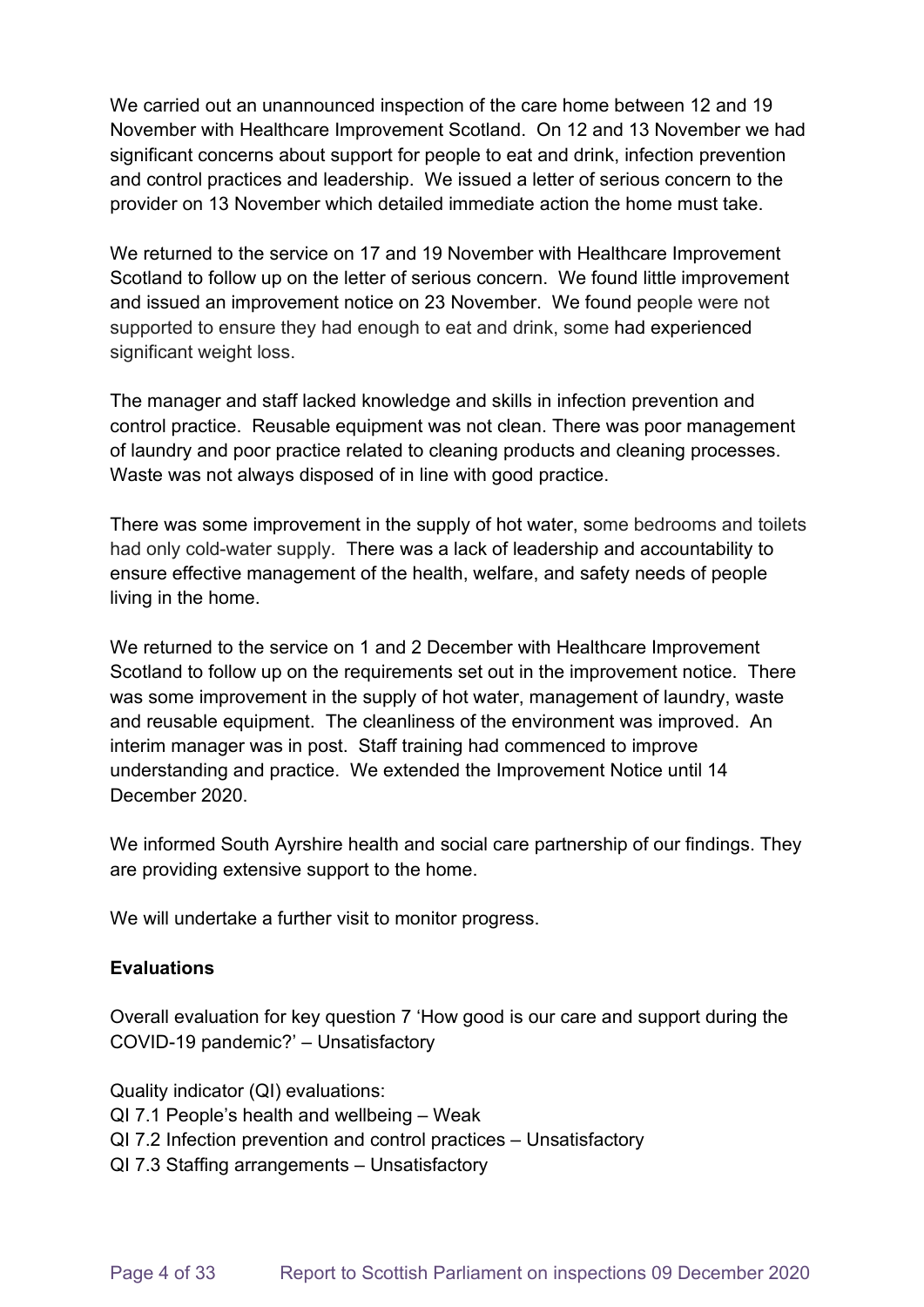# **Morar Lodge Nursing Home, Helensburgh**

Morar Lodge Nursing Home is a care home registered to provide care to 33 older people. The provider is Morar Lodge Nursing Home Limited.

We carried out an unannounced inspection of the care home on 17 and 18 November.

We observed kind and compassionate interactions between staff and residents and staff were familiar with people's choices and preferences. Staff helped people maintain contact with family and friends through technology and phone calls. Outdoor and indoor visiting was in line with current guidance.

Personal plans did not include all the key information about how people's care and support needs were to be met. There was no anticipatory care planning.

The home was clean but was untidy and cluttered in areas, making cleaning in some areas difficult. The communal areas around the home had been adapted for the purposes of social distancing. PPE supplies were good and were easily available to staff throughout the home.

Some, but not all, staff were trained in infection, prevention and control and we observed learning was not always evident in some staff practices. Staff understanding about COVID-19 and current guidelines varied. Senior staff did not regularly audit staff practice to ensure effective compliance with best practice standards.

The staffing arrangements were sufficient to meet the needs of people receiving care in the service.

We informed Argyll and Bute health and social care partnership of findings

We will undertake a further visit to monitor progress.

#### **Evaluations**

Overall evaluation for key question 7 'How good is our care and support during the COVID-19 pandemic?' – Adequate

Quality indicator (QI) evaluations:

- QI 7.1 People's health and wellbeing Adequate
- QI 7.2 Infection prevention and control practices Adequate
- QI 7.3 Staffing arrangements Adequate

# **Mavisbank, Bishopbriggs**

Mavisbank is a care home registered to provide care for up to 45 older people and 15 younger people who have a physical or sensory impairment. The provider is HC-One.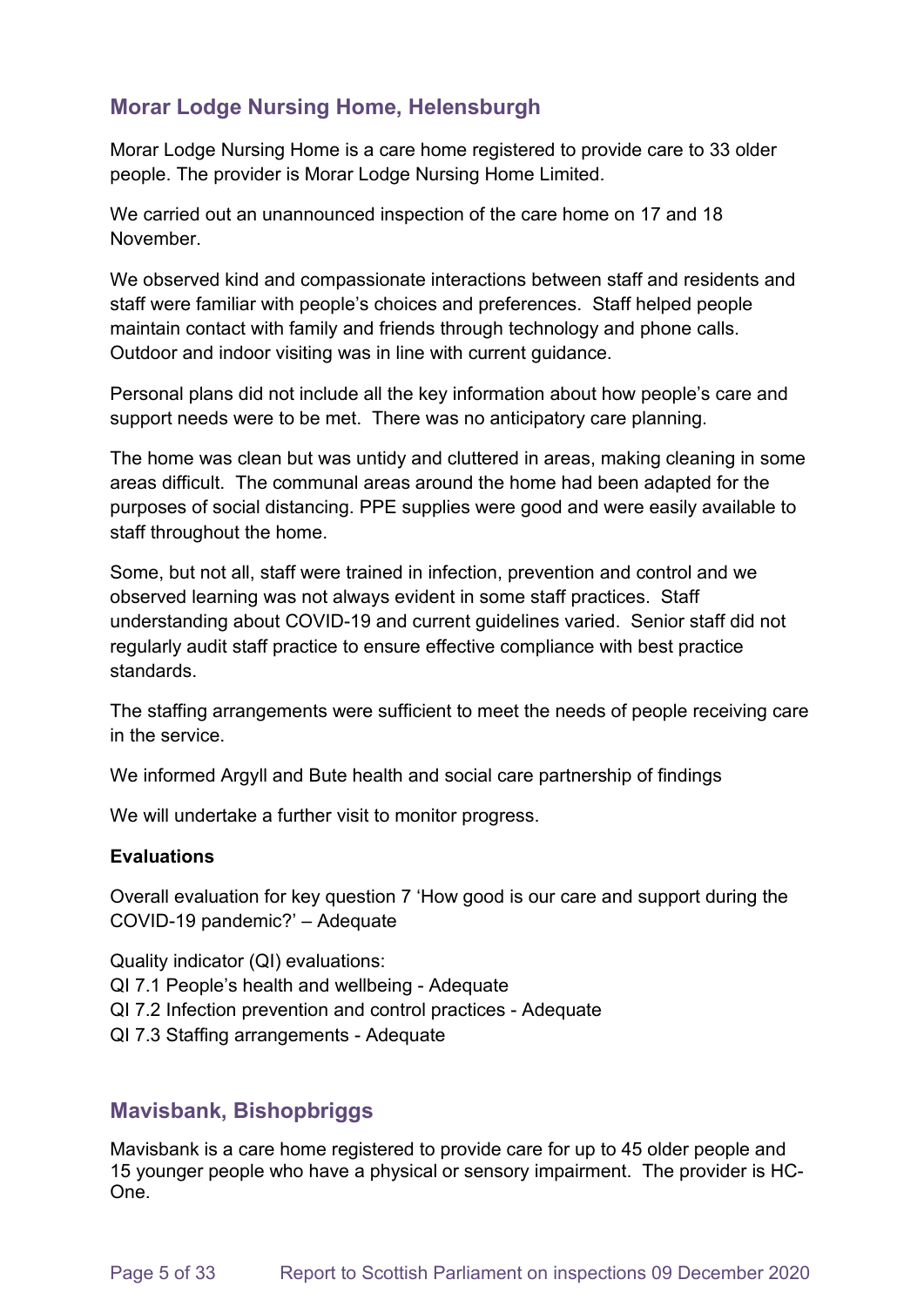We carried out an initial unannounced inspection of the care home between 22 and 26 October with Healthcare Improvement Scotland, the findings of which were outlined in the report laid before parliament on 11 November. We carried out a further inspection on 17 November to follow up on the improvements required from our initial inspection. We found little evidence of progress on our requirements and issued a letter of serious concern on 18 November requiring immediate action in relation to infection prevention and control.

We visited the service again on 23 November to follow up the letter of serious concern and found progress made in relation to most of the requirements. Staff knowledge and practice of infection control had improved to a satisfactory level, the cleaning of specific equipment was at an acceptable and safe level. Enhanced cleaning was not yet at an acceptable level and there was no quality assurance system in place to promote and maintain good infection control practice.

We informed East Dunbartonshire health and social care partnership of our findings.

We will undertake a further visit to monitor progress.

This was a follow-up inspection. We did not change the service evaluations.

# **David Cargill House, Glasgow**

David Cargill House is a care home registered to provide care to 45 older people.  The service is operated by David Cargill House management committee.

We carried out an unannounced inspection of the care home on 18 November with Healthcare Improvement Scotland**.**

People received a good level of care and were offered a variety of meaningful activity. The service was very well supported by external health professionals. Feedback from relatives was very positive regarding the quality of care provided. People were supported to maintain contact with family and friends using technology.

The management team had a good overview of people's health needs and how to respond to them. Records needed to evidence the frequency and detail of how care was delivered to people in their rooms. Staff were observed to be very kind and compassionate and overall, people looked well and content.

The home was very fresh and clean with enhanced cleaning schedules in place. People were sitting at a safe physical distance and staff were adhering well to practice about PPE procedures and handwashing. A good standard of training was provided and staff were very knowledgeable about the guidance on infection prevention and control and their responsibilities in relation to this.

We informed Glasgow City council health and social care partnership of our findings.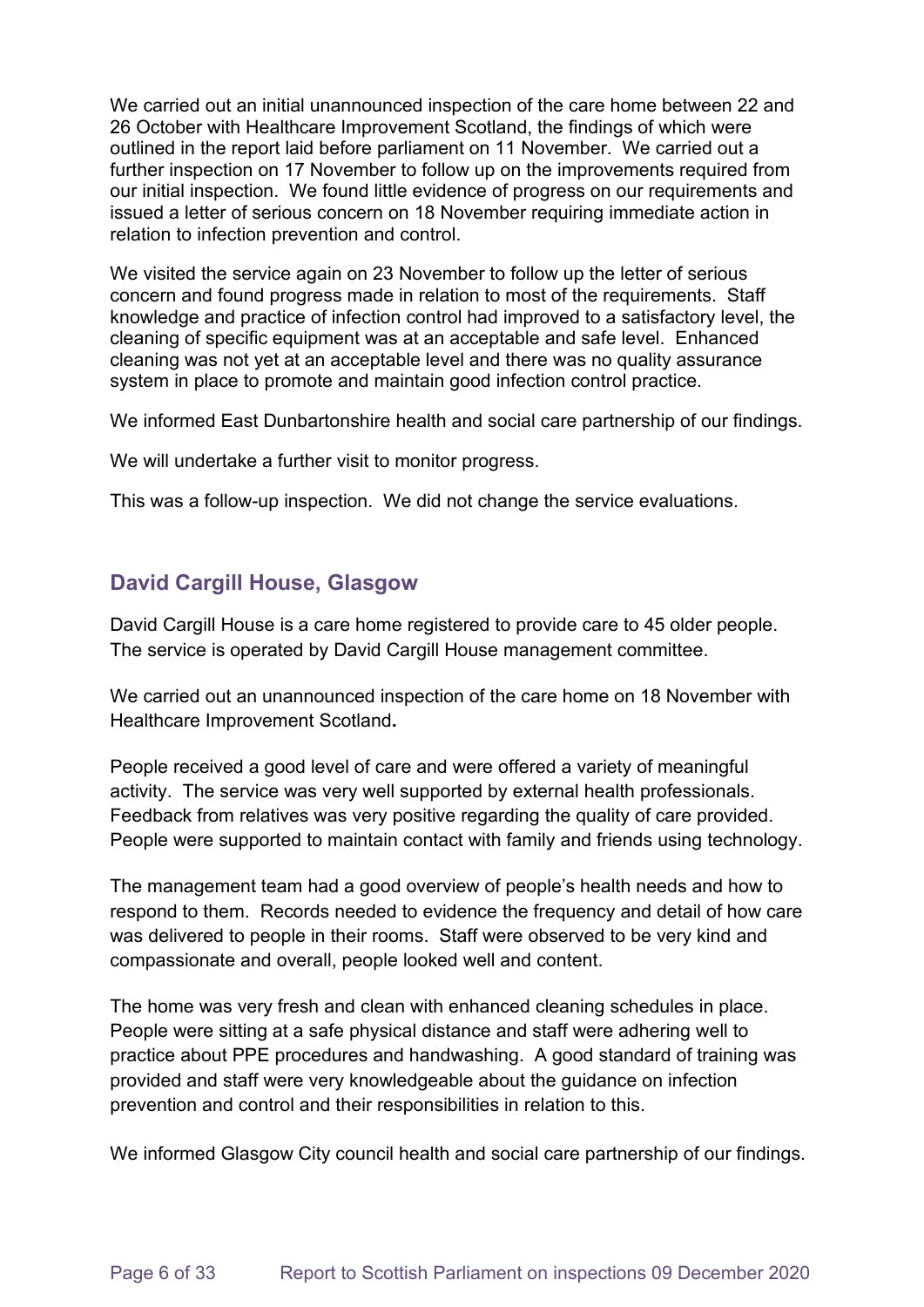#### **Evaluations**

How good is our care and support during the COVID-19 pandemic? Good

- QI 7.1 People's health and wellbeing Good
- QI 7.2 Infection control practices Very Good
- QI 7.3 Staffing arrangements Good

### **Preston House, Glenrothes**

Preston House is a care home registered to provide care to 64 older people. The provider is Kingdom Homes Limited.

We carried out an initial inspection of the service on 29 September, the findings of which were outlined in the report laid before parliament on 14 October. We completed a further inspection on 18 November.

When we visited on 18 November, we found improvements in the areas we had identified for improvement.

Medication management had improved with changes to record keeping and quality assurance. Very good standards of infection control and practice had been implemented. The home was well maintained, clean and tidy and enhanced cleaning schedules were in place. PPE supplies were good and were available for staff throughout the home. Staff were using the appropriate PPE in line with guidance. Staff received training and were knowledgeable about COVID-19 and infection prevention and control. Staffing arrangements were sufficient to meet the needs of the people.

We informed Fife health and social care partnership of our findings.

This was a follow up inspection. We did not change the service evaluations.

# **Lauder Lodge, Edinburgh**

Lauder Lodge is a care home registered to provide care to 60 older people. The provider is Care UK Community Partnerships Ltd.

We carried out an unannounced inspection of the care home on 18 November.

People were supported by the staff to maintain contact with family and relatives, using mobile phones and other technology. Visits took place in line with the current guidance. Families were informed and involved in their relatives' care and felt the quality of care was positive.

People were cared for by staff who were familiar with their choices and preferences. They had opportunities to socialise and engage in activities and were encouraged to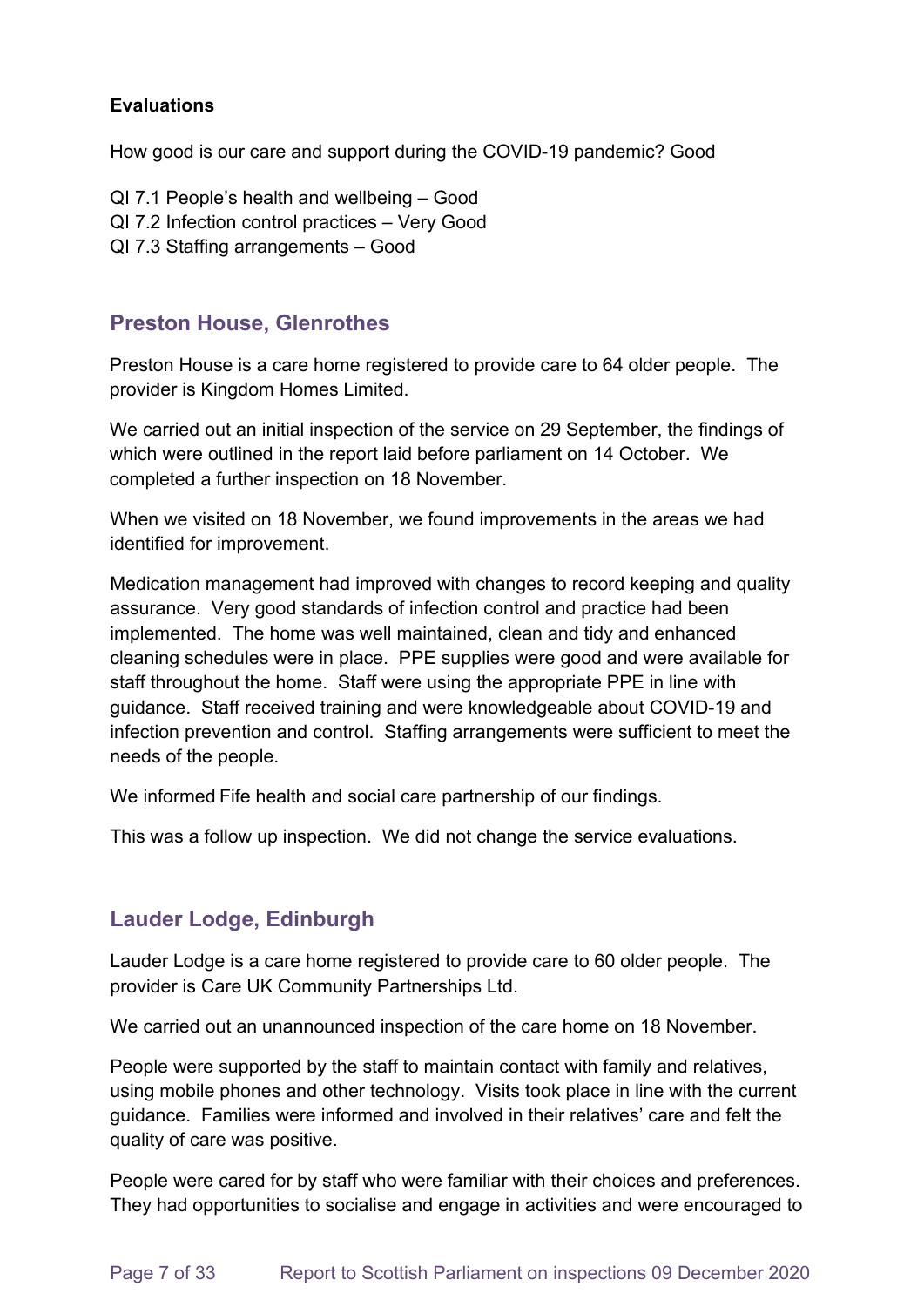use communal areas. Personal plans contained up to date information, meaning staff knew how to support people well.

The home was clean and tidy and cleaning schedules and guidance were in place. PPE was available, however the placement of this was not always appropriate. Some staff were not following current guidance on PPE use. Staff practice in infection prevention and control and handwashing was audited.

Staffing arrangements were sufficient and staff were appropriately trained.

We informed Edinburgh health and social care partnership of our findings.

#### **Evaluations**

Overall evaluation for key question 7 'How good is our care and support during the COVID-19 pandemic?' – Adequate

Quality indicator (QI) evaluations: QI 7.1 People's health and wellbeing - Good QI 7.2 Infection prevention and control practices - Adequate QI 7.3 Staffing arrangements - Good

# **Cairdean House, Edinburgh**

Cairdean House care home is registered to provide care to 90 older people. The provider is Care UK Limited.

We carried out an inspection between 18 and 20 November with NHS Lothian.

People were supported by staff to maintain contact with their families. Personal plans contained up to date information and people were cared for by staff who were familiar with their choices, routines and preferences. Staff were kind and respectful. The home maintained social distancing and people had some opportunities to socialise within their own units.

Families were informed and involved in their relatives' care and were positive about the quality of care provided.

Staff were trained in infection prevention and control and practice was observed to be good. The home was well maintained overall, but there were some areas that needed further cleaning. Appropriate PPE was not always available at point of use.

We raised these concerns on the first day of the inspection 18 November and when we returned to complete the inspection on 20 November, we found improvements had been made.

We informed Edinburgh health and social care partnership of our findings.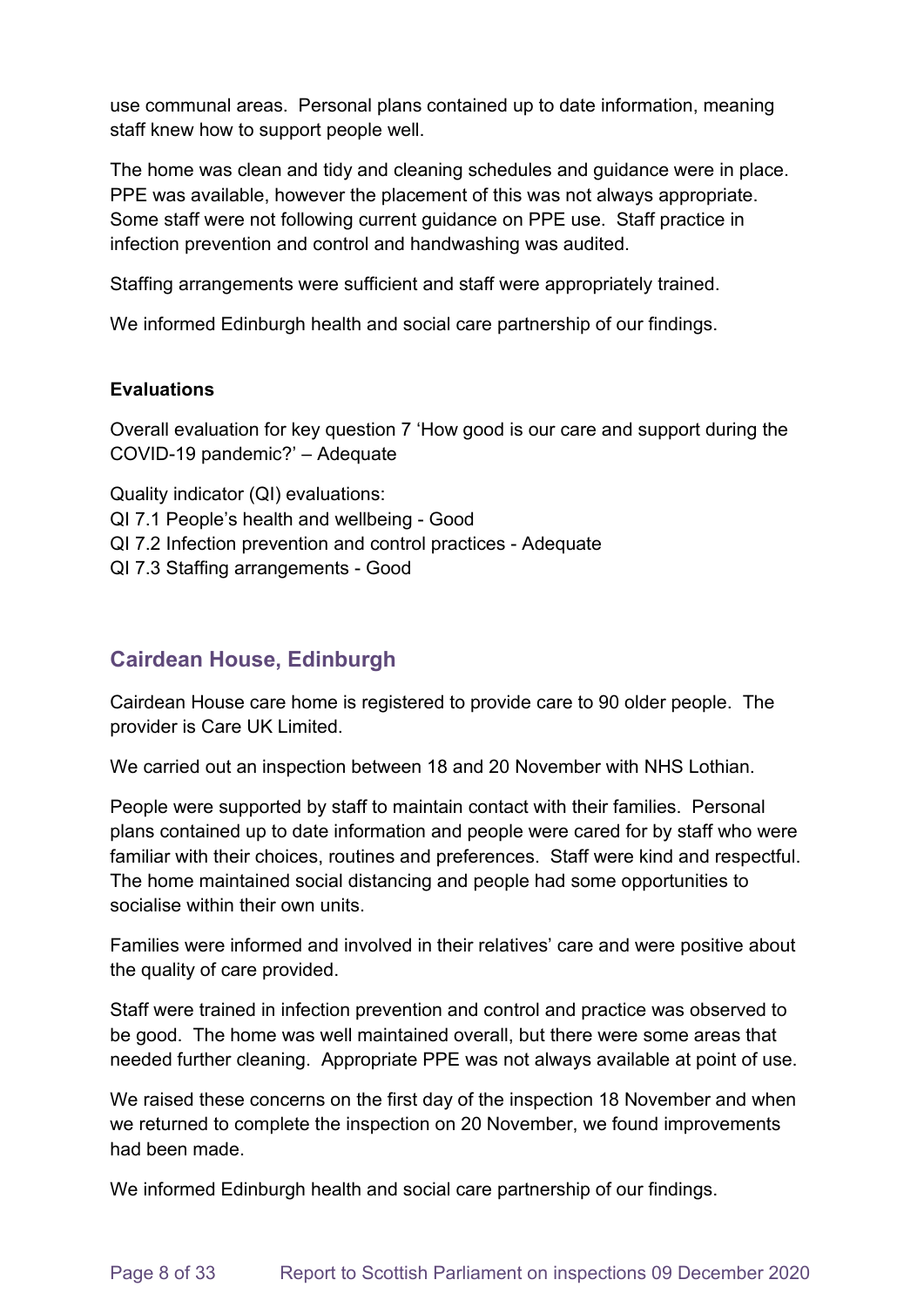#### **Evaluations**

Overall evaluation for key question 7 'How good is our care and support during the COVID-19 pandemic?' – Adequate

Quality indicator (QI) evaluations: QI 7.1 People's health and wellbeing – Good QI 7.2 Infection prevention and control practices – Adequate QI 7.3 Staffing arrangements - Good

# **Craig Court, Aberdeen**

Craig Court is a care home registered to provide care to 16 adults with physical and sensory impairments. The provider is Living Ambitions Ltd.

We carried out an initial inspection of the service on 27 October, the findings of which were outlined in the report laid before parliament on 11 November. We completed a further visit to the home on 18 November to follow up on improvements required in relation to infection prevention and control.

We found that infection prevention and control practices had been enhanced. The service had developed and implemented safe working systems around aerosol generated procedures. The location and storage of PPE and clinical waste bins were appropriate to support safe practice.

Staff were knowledgeable about the use of enhanced PPE. The service shared their learning about PPE supplies and use with other services in the area.

The quality assurance and audit processes in relation to infection prevention and control had been enhanced to reflect best practice, particularly in relation to aerosol generated procedures.

We informed Aberdeen City health and social care partnership of our findings.

We reviewed the evaluations for this care home based on the improvement at this inspection. The updated evaluations are set out below.

#### **Evaluations**

Overall evaluation for key question 7 'How good is our care and support during the COVID-19 pandemic?' – Good

Quality indicator (QI) evaluations: QI 7.1 People's health and wellbeing - Very Good QI 7.2 Infection prevention and control practices – Very Good QI 7.3 Staffing arrangements - Good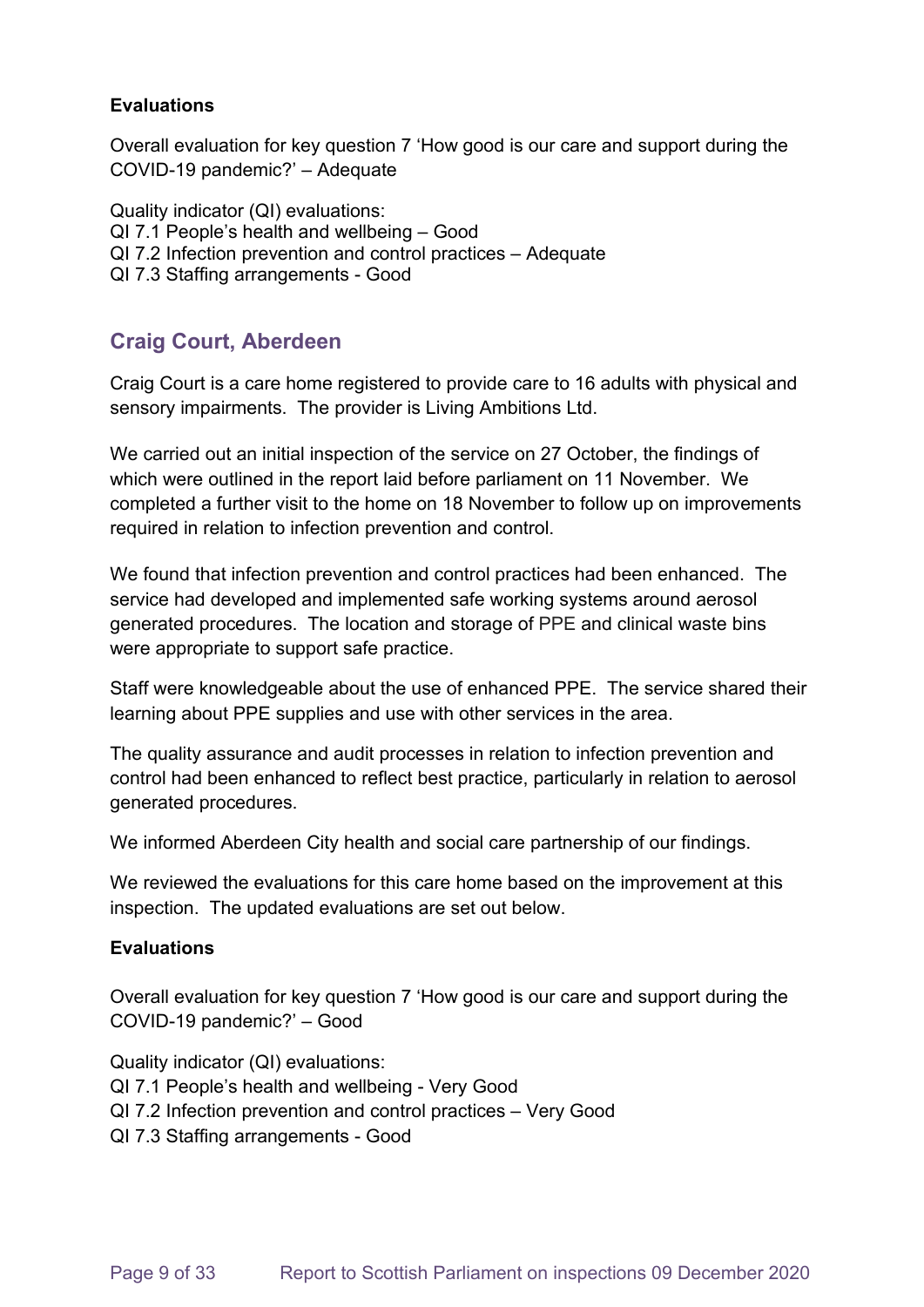# **Wellmeadow Lodge, East Renfrewshire**

Wellmeadow Lodge is a care home registered to provide care to 84 people. The provider is Care UK Limited.

We carried out an initial inspection of the care home on 29 September with Healthcare Improvement Scotland. We completed this inspection on 30 September, the findings of which were outlined in the report laid before parliament on 14 October. We completed a full inspection of the service on 26 and 27 October with Healthcare Improvement Scotland and followed up on the improvements that were required. We issued an improvement notice on 3 November, detailing the actions required by 18 November, which was outlined in our report to parliament on 11 November.

We visited on 18 November with Healthcare Improvement Scotland to follow up on the improvement notice and found five of six required improvements had been met. Although staff had received training on COVID-19 and infection prevention and control, their practice did not fully comply with current guidance. Some areas of the home were not clean.

On 27 November, we carried out a further inspection with Healthcare Improvement Scotland to follow up on the outstanding requirement from the improvement notice and also additional requirements that were made following our inspection of 26 and 27 October. There was a lack of progress in relation infection control practice and procedures, cleaning schedules and management of re-usable equipment. We identified areas of the home that were not clean and areas which need refurbished. There were improvements in staffing arrangements and training.

New managers needed further support to implement improvements in relation to documentation and personal plans, training plans and record keeping, management systems and quality assurance.

We informed East Renfrewshire health and social care partnership of our findings.

We will undertake a further visit to follow up on the requirements not met at this inspection.

This was a follow-up inspection. We did not change the service evaluations.

# **Fairview Nursing Home, Stirling**

Fairview Nursing Home is a care home registered to provide care to 60 older people. The provider is HC-One Ltd.

We carried out an unannounced inspection of the care home on 19 November.

We found that people were being well cared for and observed some good interactions between people and staff. People's care and support plans were of a good quality, though some improvement was needed for medication recording.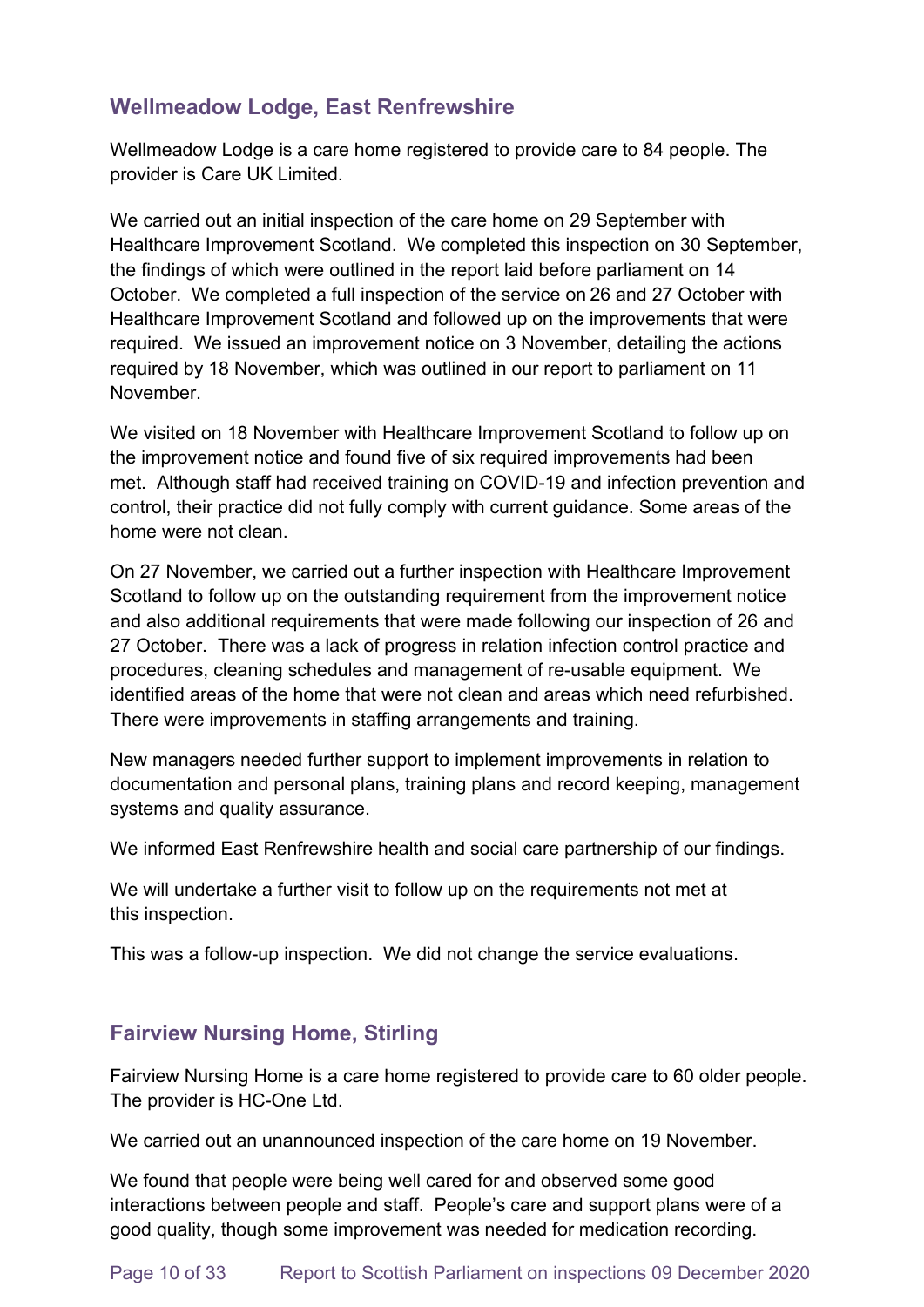People were usually supported by care staff who were familiar with their choices and preferences. Due to a coronavirus outbreak in the home, activities in the home were limited and most people were staying in their rooms. Families were informed about their relatives' care.

The home was clean although some refurbishment would improve the experience for people who live there. Most staff were trained and knowledgeable in infection prevention and control. We saw good practice in relation to PPE and hand hygiene. There was a good stock of PPE. Staff reported good support from the management team. Staffing arrangements were sufficient to meet people's needs.

We informed Stirling and Clackmannanshire health and social care partnership of our findings and they have agreed to provide support to the home.

We will undertake a further visit to monitor progress.

#### **Evaluations**

Overall evaluation for key question 7 'How good is our care and support during the COVID-19 pandemic?' –Adequate

Quality indicator (QI) evaluations: QI 7.1 People's health and wellbeing – Adequate QI 7.2 Infection prevention and control practices – Good QI 7.3 Staffing arrangements – Good

# **Shoremill (Care Home), Cromarty**

Shoremill (Care Home) is registered to provide care to 13 older people. The provider is Sarina Duncan and Rita Portway, a partnership trading as Shoremill Care Home. 

We carried out an initial inspection of the service on 1 October, the findings of which were outlined in the report laid before parliament on 14 October. We completed a further visit to the home on 19 November to follow up on the improvements that were required regarding cleaning regimes, staff knowledge and understanding of infection prevention and control and care plans.

When we visited on 19 November, we found progress in all areas identified for improvement. We found that cleaning schedules had been revised. Staff had a greater understanding of current guidance and infection control procedures. Although people's health and care needs had been evaluated, care plans did not provide sufficient detail to support staff to fully meet people's needs.

We informed NHS Highland of our findings.

We will undertake a further visit to monitor progress.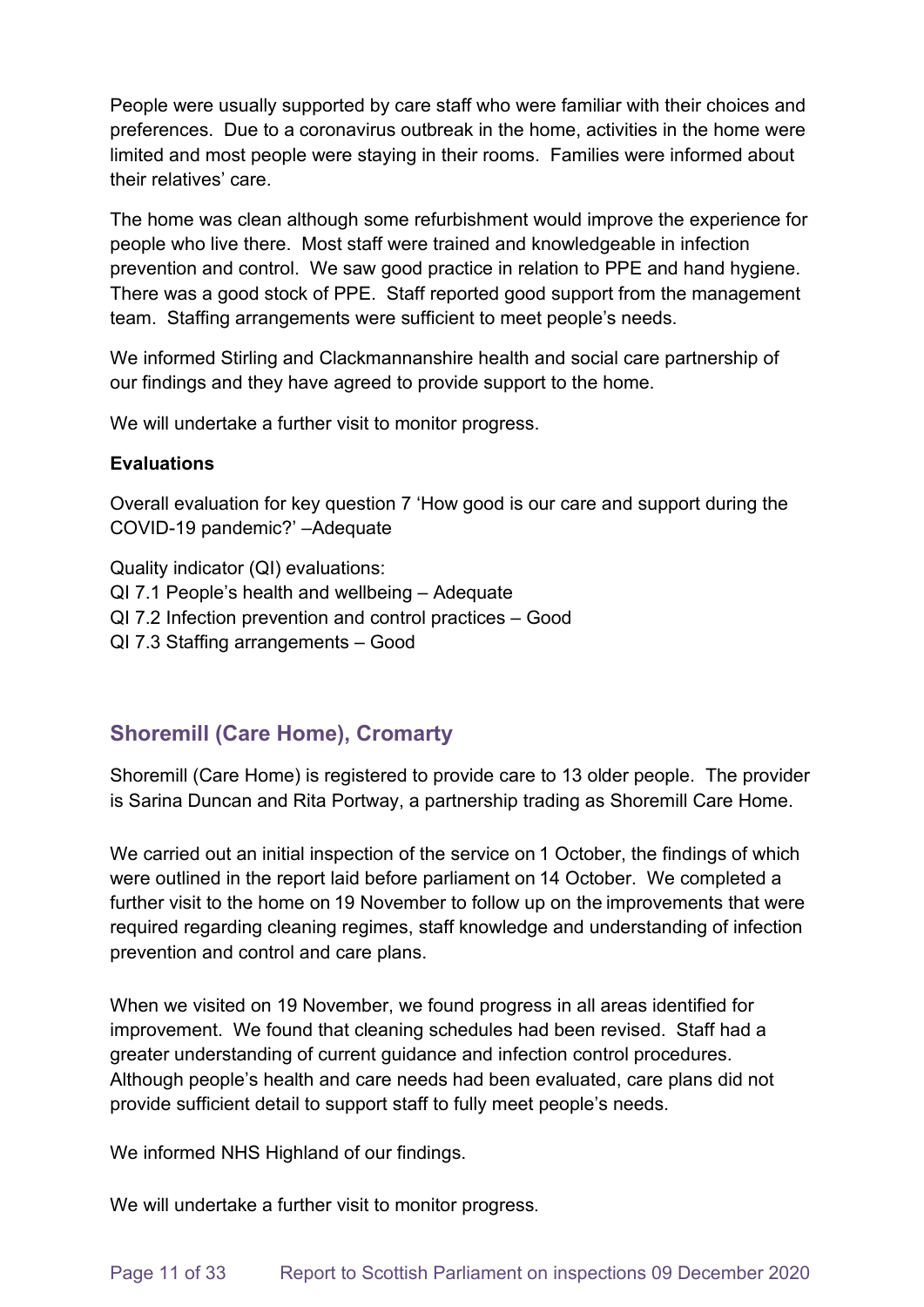We reviewed the evaluations for this care home based on the improvement at this inspection. The updated evaluations are set out below.

#### **Evaluations**

Overall evaluation for key question 7 'How good is our care and support during the COVID-19 pandemic?' – Adequate

- QI 7.1 People's health and wellbeing Adequate
- QI 7.2 Infection prevention and control practices Adequate
- QI 7.3 Staffing arrangements Adequate

# **Applecross Nursing Home, Glasgow**

Applecross Nursing Home is a care home registered to provide care for 22 older people and up to 60 younger residents with physical and sensory impairments. The provider is Applecross Nursing Home Ltd.

We carried out an unannounced inspection of the care home on 19 November with Healthcare Improvement Scotland.

People who live in the home were well cared for by staff who knew them well. Meaningful activities were provided and residents were supported to use the outdoor space. They were kept connected with their relatives using telephone and other technology.

Staff provided good detail on how they supported people, but this was not always reflected in written care plans. The service had developed anticipatory care plans.

Improvement was required in relation to infection control practices. The standard of cleanliness throughout the home was generally good, however, improvements were required to keep reusable equipment clean. The service needed to ensure staff who provide support to people with complex needs have the required training, skills and specialist equipment. Staff had access to plentiful supplies of PPE and were observed to use PPE appropriately.

Staff had completed infection prevention and control training, however, further training was required, including on palliative care. The impact of training needed to be strengthened through observations of staff practice.

We informed Glasgow City health and social care partnership of our findings.

We will undertake a further visit to monitor progress.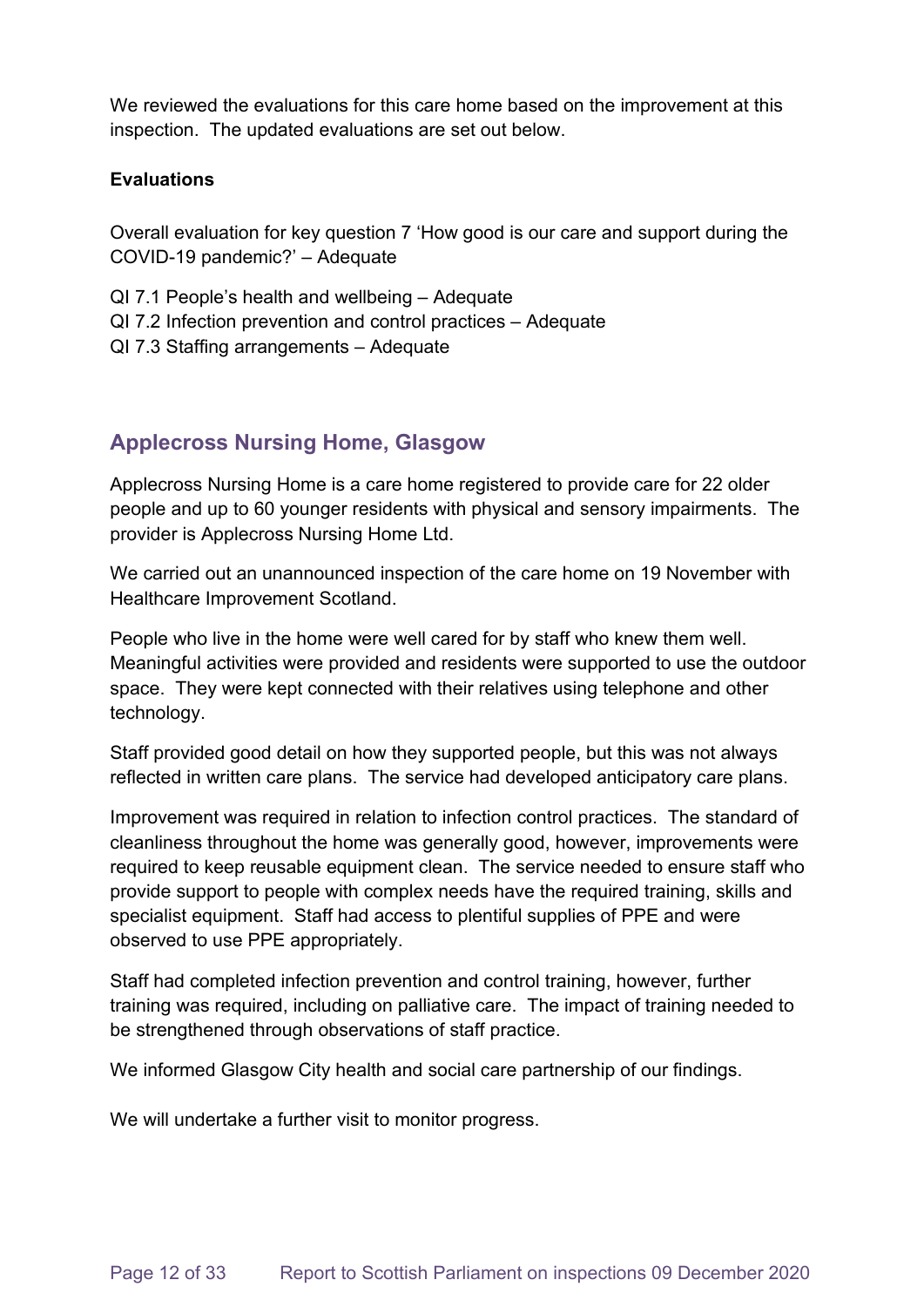#### **Evaluations**

Overall evaluation for key question 7 'How good is our care and support during the COVID-19 pandemic?' – Adequate

Quality indicator (QI) evaluations: QI 7.1 People's health and wellbeing – Adequate QI 7.2 Infection prevention and control practices – Adequate QI 7.3 Staffing arrangements – Adequate

# **Durnhythe, Portsoy**

Durnythe is a care home registered to provide care for up to 35 older people.   The provider is Aberdeenshire Council. 

We carried out an unannounced inspection of the care home on 23 November.

People who used the service were well cared for in a homely environment. People were supported to maintain contact with family and friends using technology. Visiting had been organised both outdoors and indoors in line with the current guidance. People were supported to remain active, with a wide range of one to one and small group activities, with social distancing taking place. Families were informed and involved in their relative's care.

The cleanliness of the environment was of a high standard. The provider had ensured a clutter free environment while maintaining a homely experience. PPE was available, however, improvements needed to be made in how PPE was stored and accessed. Staff had received training and were knowledgeable about COVID-19 and infection prevention and control. We gave advice on improving systems around the laundering of duvets.

There were good systems in place for cleaning and infection control, and we observed safe working practices by staff.

Staffing arrangements were sufficient to meet the needs of the people who received the service and observation levels of people were good. Staff adhered to social distancing measures wherever possible and supported residents to also keep themselves safe.

We informed Aberdeenshire health and social care partnership of our findings.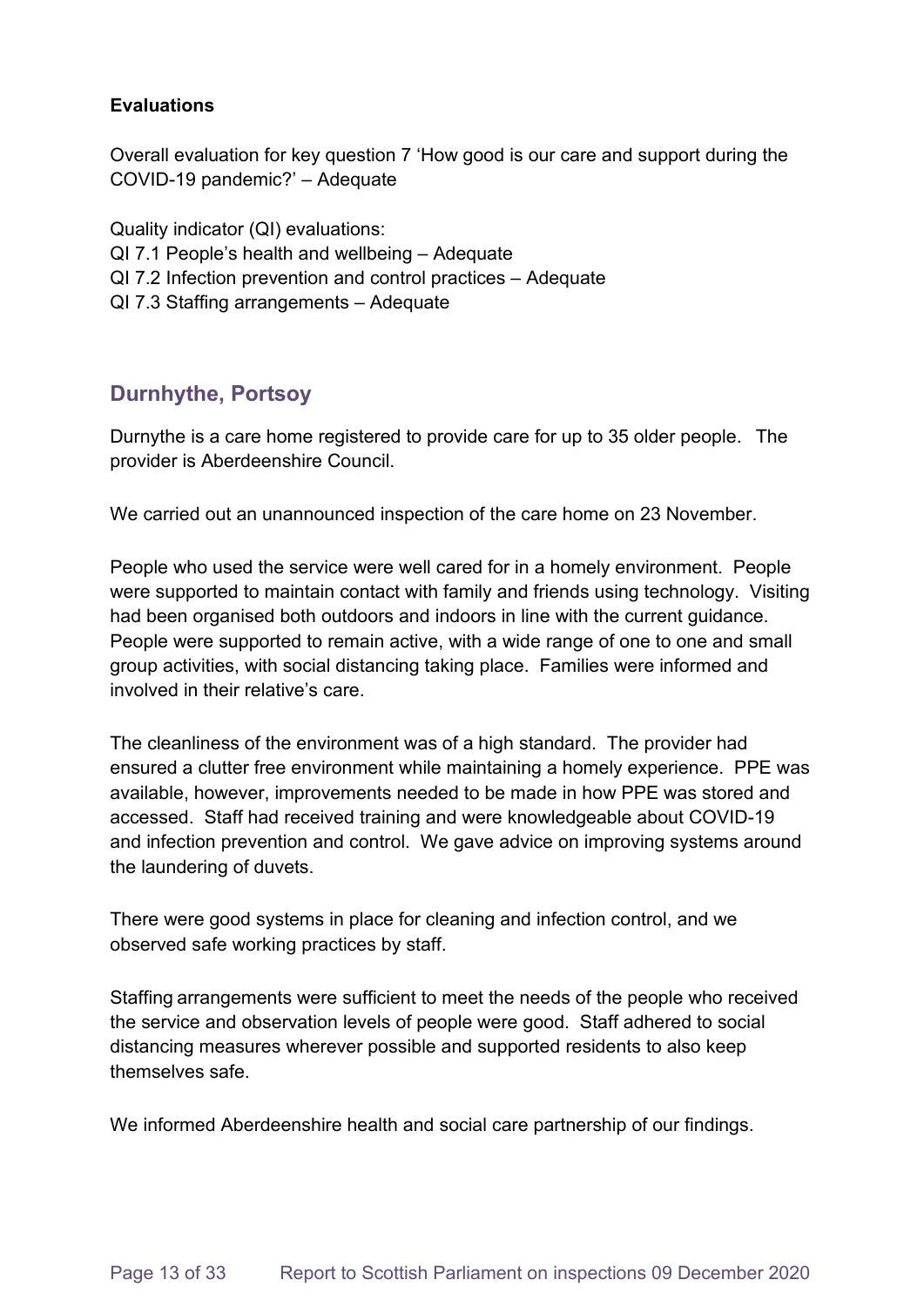#### **Evaluations**

Overall evaluation for key question 7 'How good is our care and support during the COVID-19 pandemic?' –   Good

Quality indicator (QI) evaluations: QI 7.1 People's health and wellbeing – Very Good QI 7.2 Infection prevention and control practices – Good QI 7.3 Staffing arrangements – Good

### **Greencross, Cambuslang**

Greencross is a care home registered to provide care for 45 older people and 31 adults with Korsakoff Syndrome. The provider is Thistle Healthcare Limited.

We carried out an unannounced inspection of the care home on 23 November with Healthcare Improvement Scotland.

People experiencing care were supported in a holistic and person-centred way. Staff knew people's needs and preferences. People told us they were well cared for, felt safe, and looked relaxed with those providing their support. Staff supported people to maintain good contact with family and friends. Visits were in line with current guidance and families were kept updated. Staff enabled people to be active individually and in groups in communal areas, their own rooms or in the garden. Measures were in place to maintain physical distancing.

The home was clean and clutter free. Enhanced cleaning schedules were in place. PPE supplies were plentiful and were available throughout the home. Staff had received training and were knowledgeable about COVID-19 and infection prevention and control. We observed staff carry out safe infection control practice throughout our inspection. Aspects of the environment were tired and would benefit from refurbishment to facilitate effective cleaning.

Staffing levels were appropriate to meet people's needs with additional supernumerary staff and activity staff available. This took into consideration the layout of the building and the need to provide opportunity for people to experience meaningful moments in their lives.

We informed South Lanarkshire health and social care partnership of our findings.

#### **Evaluations**

Overall evaluation for key question 7, 'How good is our care and support during the COVID-19 pandemic?' – Good

Quality indicator (QI) evaluations:

- QI 7.1 People's health and wellbeing Very Good
- QI 7.2 Infection prevention and control practices Good
- QI 7.3 Staffing arrangements Very Good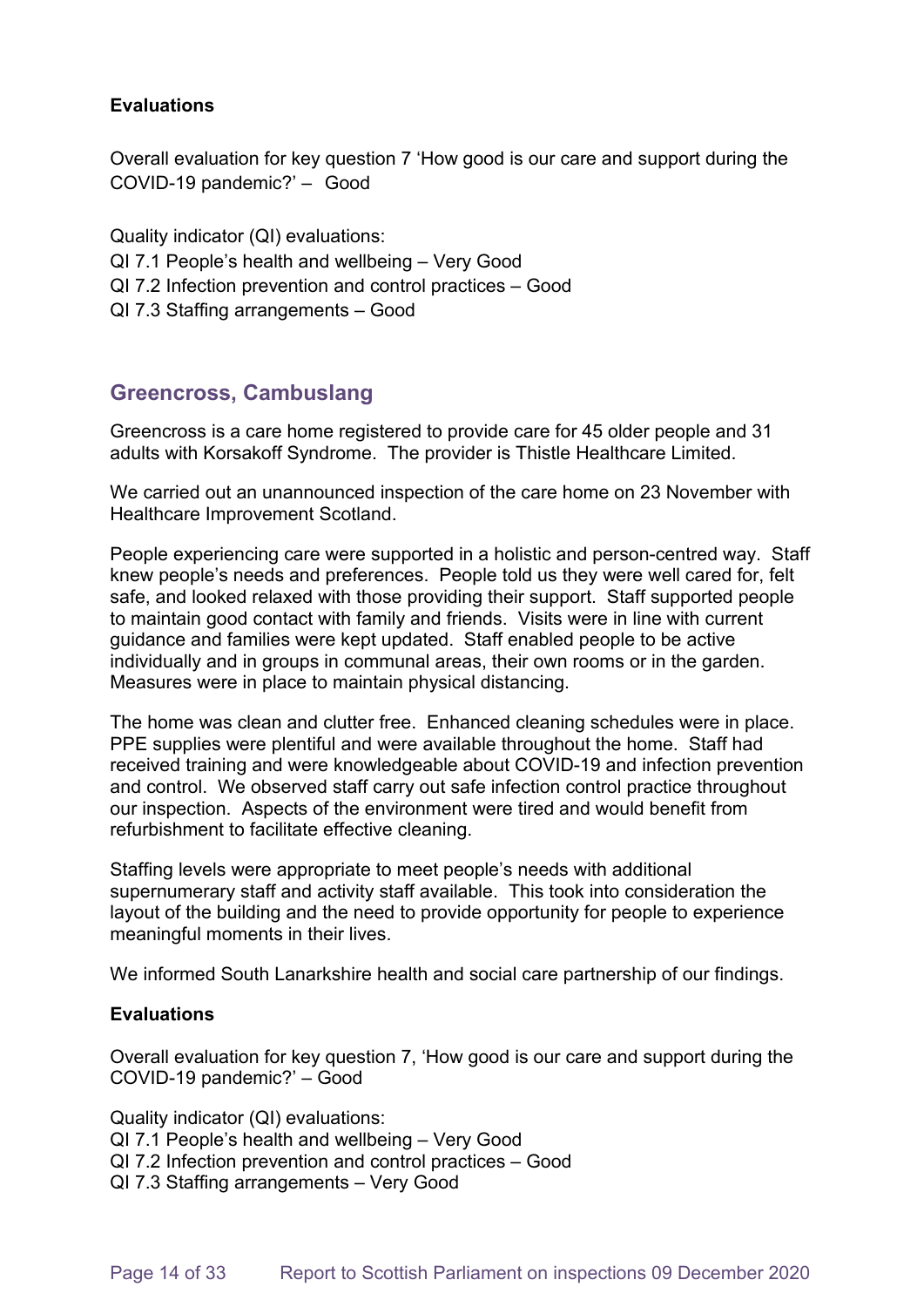### **Abbeyfield Extra Care House and Templeton House, Rutherglen**

Abbeyfield Extra Care House and Templeton House is a care home registered to provide care to 30 older people. The provider is Abbeyfield Rutherglen Society Ltd.

We carried out an unannounced inspection of the care home on 13 October with Healthcare Improvement Scotland. We issued a letter of serious concern to the provider on 14 October, which detailed immediate action that the home must take. We visited on 20 October to follow up on the areas of serious concern and found some progress had been made. The findings were outlined in the report laid before parliament on 28 October.

We completed a further inspection on 23 November with Healthcare Improvement Scotland to follow up again on improvements required. We found that good progress had been made in relation to staff training, monitoring people's health care needs and in personal care plans. Good progress was also found in infection prevention and control measures, including PPE use and social distancing and in quality assurance. Improvements were not in place to address quality assurance in relation to the clinical needs of people living in the service.

We informed South Lanarkshire health and social care partnership about our findings.

We reviewed the evaluations for this care home based on our findings at this inspection. The updated evaluations are set out below.

#### **Evaluations**

Overall evaluation for key question 7 'How good is our care and support during the COVID-19 pandemic?' – Adequate

Quality indicator (QI) evaluations: QI 7.1 People's health and wellbeing – Adequate QI 7.2 Infection prevention and control practices – Adequate QI 7.3 Staffing arrangements – Adequate

### **Drumdarroch House Nursing Home, Insch**

Drumdarroch House Nursing Home is a care home registered to provide care for up to 41 older people. The provider is Priority Care Group Limited.

We carried out an unannounced inspection of the care home on 23 November.

People were supported to maintain contact with family and friends, using technology and managed indoor and outdoor visits. There were good levels of meaningful engagement for people in the service and a variety of activities to enhance mental and physical wellbeing.

The cleanliness of the environment was of a very high standard. The provider had ensured a clutter free environment while maintaining a homely experience.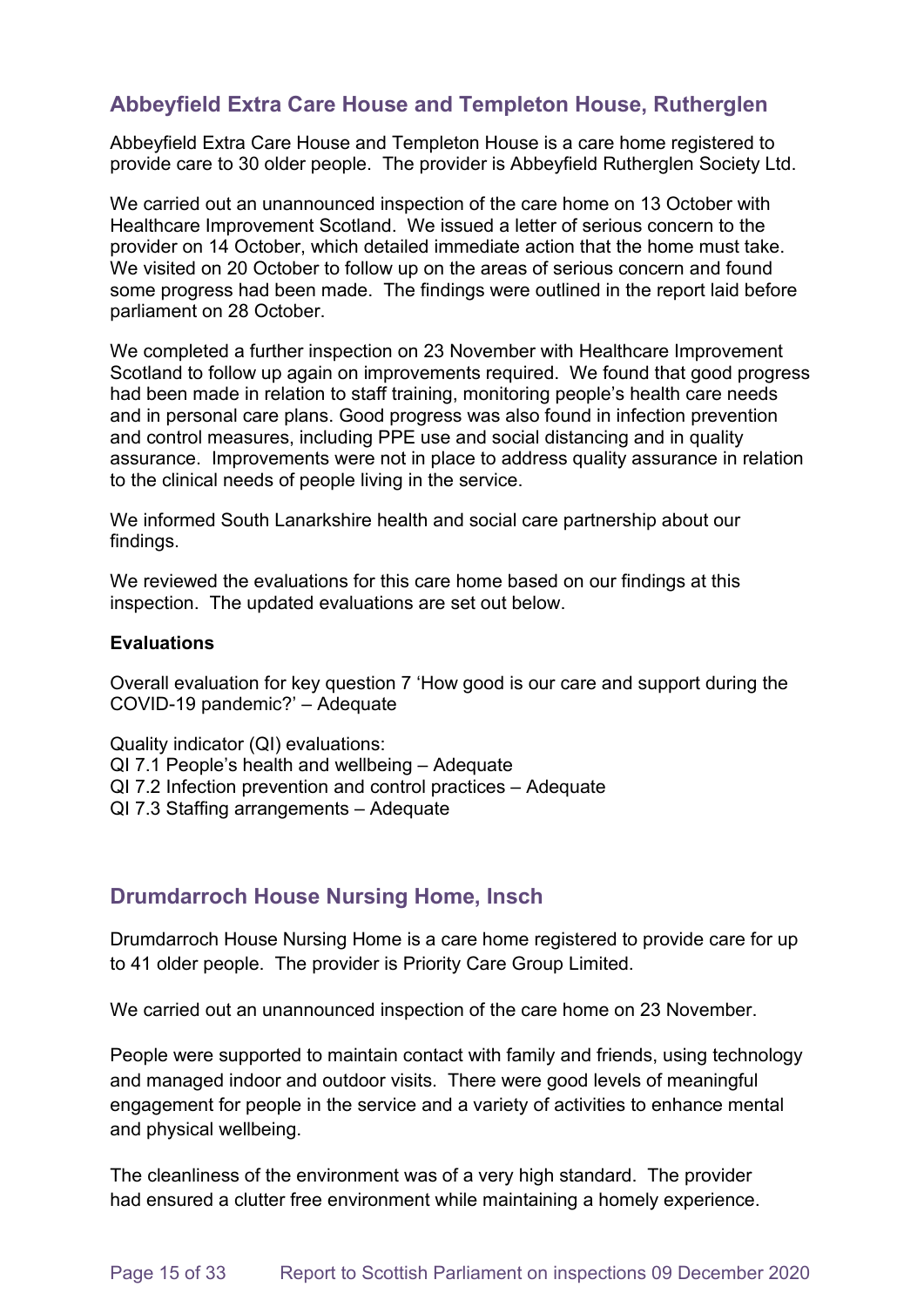PPE was readily available at point of care, and the provider maintained sufficient supplies. Staff were knowledgeable about the correct use of PPE and used it appropriately.

There were good systems in place for cleaning and infection prevention and control. We observed safe practices by all. The provider had effective audit tools in place to quality assure operations of the service in respect of COVID-19.

Staffing arrangements were sufficient to meet the needs of the people who receive the service. Staff adhered to social distancing measures and supported residents to keep themselves safe.

Staff were knowledgeable about the signs and symptoms of COVID-19 and knew what measures to take if these were identified. All staff had completed initial COVID-19 training, and regularly updated their knowledge and practical skills.

We informed Aberdeenshire health and social care partnership of our findings.

#### **Evaluations**

Overall evaluation for key question 7 'How good is our care and support during the COVID-19 pandemic?' – Very Good

Quality indicator (QI) evaluations: QI 7.1 People's health and wellbeing – Very Good QI 7.2 Infection prevention and control practices – Very Good QI 7.3 Staffing arrangements – Very Good

# **Edinbarnet, Clydebank**

Edinbarnet is a care home registered to provide care to 48 older people. The provider is Edinbarnet Estates Ltd.

We carried out an unannounced inspection of the care home on 24 November.

People were highly complementary about the care and support provided. Staff assisted residents to keep in touch with family and friends with virtual calls and telephone. At the time of our visit all non-essential visits were cancelled on advice from the Public Health.

Staff engaged well, were respectful and provided reassurance to residents. This was important when residents were self-isolating in their bedrooms. Staff engaged residents in activities, in their bedrooms, to provide mental and social stimulation. We observed that every effort was made to maintain social distance. We observed a high standard of compassionate care being given to residents.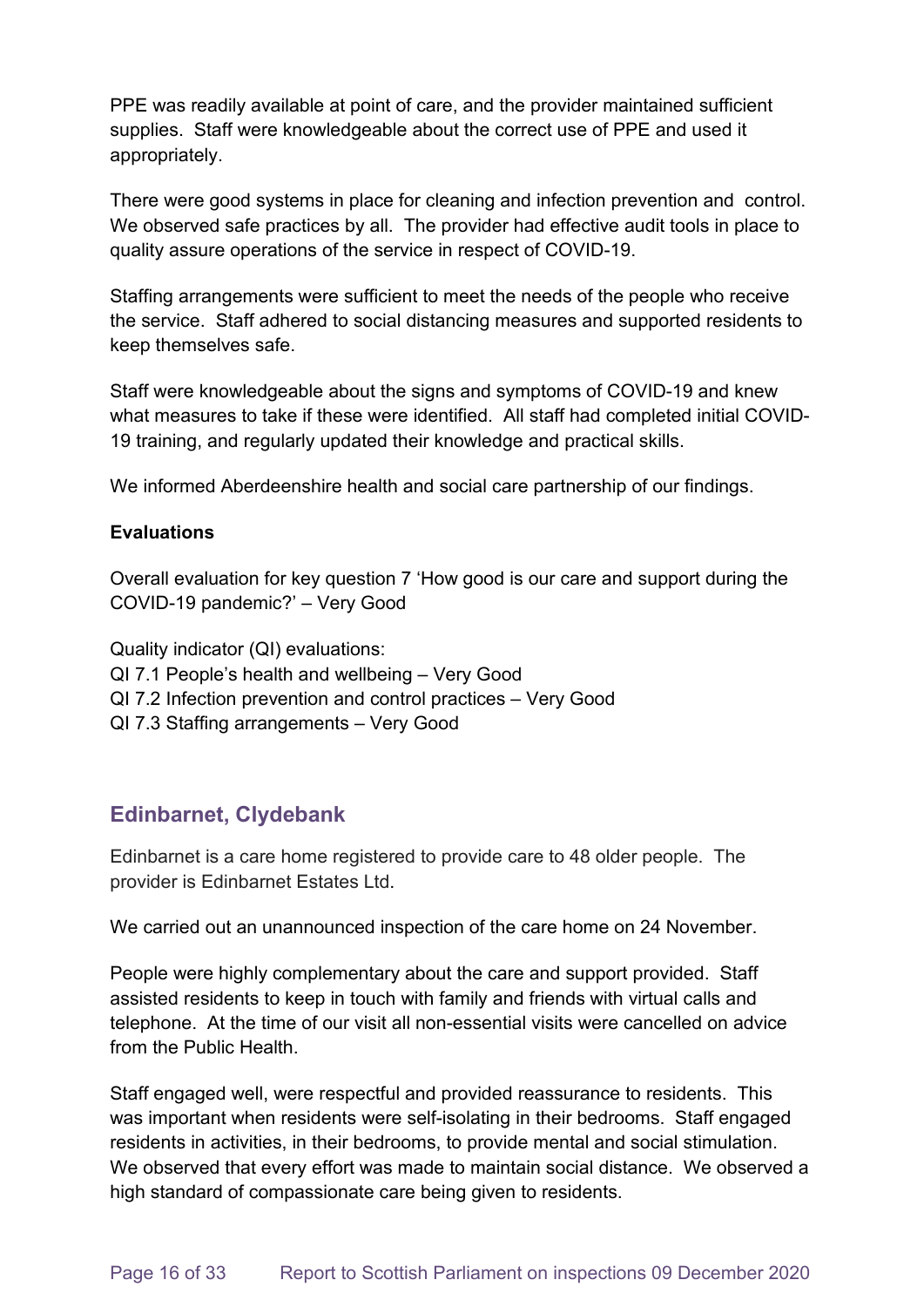Drinks and snacks were readily available for residents throughout the home to encourage good dietary and fluid intake. There was good evidence of joint working with other health professionals.

Staff were knowledgeable about COVID-19 symptoms. There were plentiful supplies of accessible PPE. New PPE stations were set up outside residents' bedrooms when people were isolating.

Staff worked very effectively in teams and supported one another. Staff were confident in their roles. On the odd occasion when agency workers were used, a good system was in place to ensure temporary staff were appropriately experienced, trained and tested.

We found that audits and spot checks, as part of quality assurance, could be used to better evidence the management oversight of the home. For example, regular housekeeping checks were not always recorded.

We informed West Dunbartonshire health and social care partnership of our findings.

#### **Evaluations**

Overall evaluation for key question 7 'How good is our care and support during the COVID-19 pandemic? - Good

Quality indicator (QI) evaluations:

- QI 7.1 People's health and wellbeing Good
- QI 7.2 Infection prevention and control practices Good
- QI 7.3 Staffing arrangements – Good

# **Braeside House, Edinburgh**

Braeside House is a care home registered to provide care to 70 older people. The provider is Royal Blind Asylum and School, trading as Sight Scotland.

We carried out an unannounced inspection of the care home on 14 October, the findings of which were outlined in the report laid before parliament on 28 October. We carried out a follow-up inspection of the care home on 24 November. This focused on required improvements in respect of infection prevention and control practices.

We found the service had made improvements across all required areas. There were improvements around the safe storage and labelling of cleaning products. There was an increase in the provision of clinical waste disposal bins and more PPE stations which allowed staff better access to PPE. PPE was used appropriately. Staff followed best practice guidance around hand washing. This helped reduce the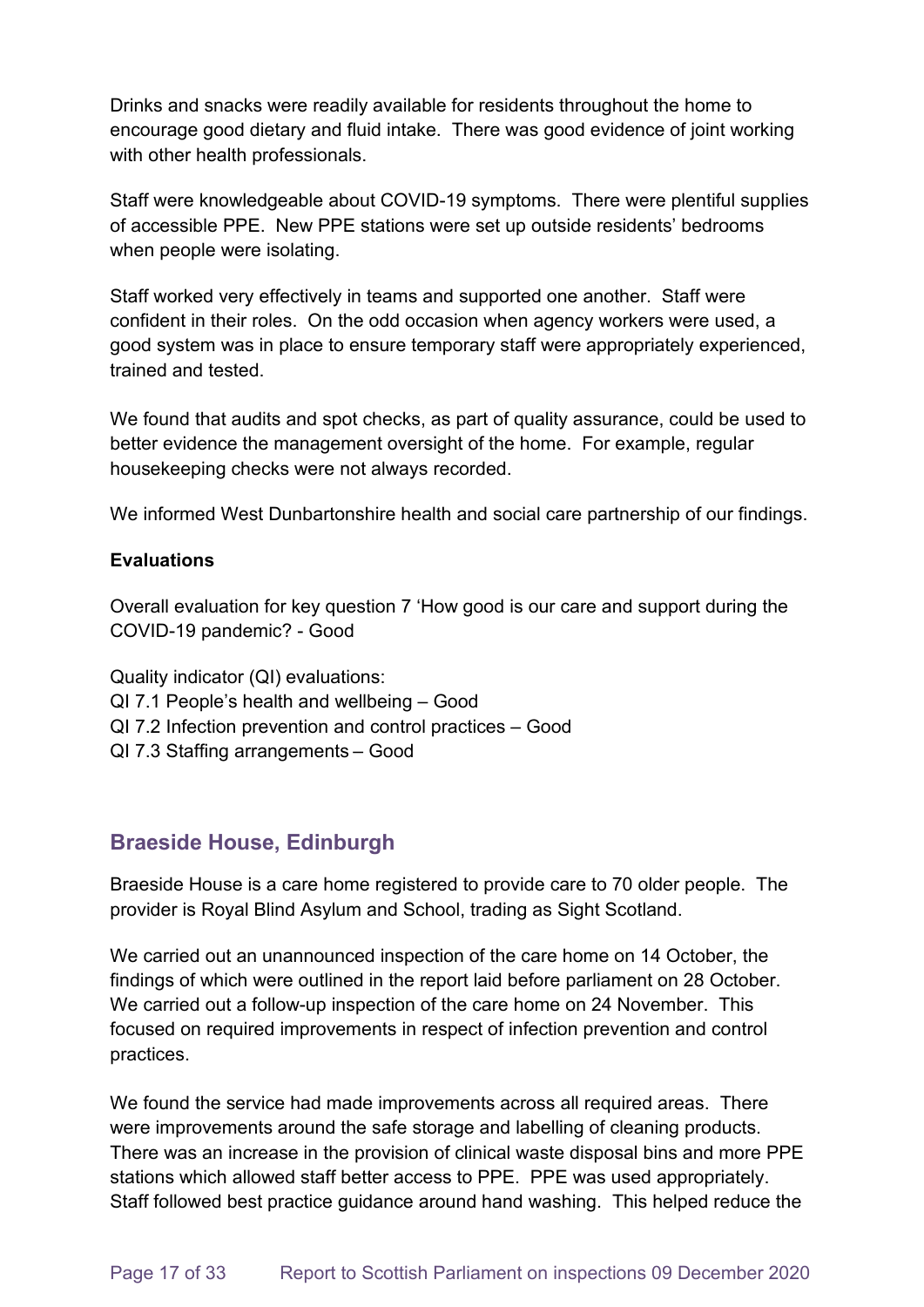potential for cross-infection.

Management had undertaken a series of audits and spot checks around staff compliance with best practice in the use and disposal of PPE. There was improvement around the documenting of cleaning and other housekeeping activities essential to help maintain an infection free care setting.

Staff were responsive to resident's requests for assistance.

We informed Edinburgh health and social care partnership of our findings.

We reviewed the evaluations for this care home based on improvement at this inspection. The updated evaluations are set out here.

#### **Evaluations**

Overall evaluation for key question 7 'How good is our care and support during the COVID-19 pandemic?' – Adequate

Quality indicator (QI) evaluations: 7.1 People's health and wellbeing – Good 7.2 Infection prevention and control practices – Adequate 7.3 Staffing arrangements – Good

# **Orchardhead House, Rosyth**

Orchardhead House care home is registered to provide care for up to 34 older people. The provider is Karen Reid trading as Orchardhead House.

We carried out an unannounced inspection of the care home on 24 November.

People's health and wellbeing needs were met. We observed kind and compassionate interactions between staff and people. The home had considered the impact of the COVID-19 pandemic on each person and planned how best to support them.

People were supported to maintain contact with family and friends using technology and managed indoor and outdoor visits. There were high levels of meaningful engagement for people in the service and a variety of activities to enhance wellbeing.

The environment was clean. PPE stations were set up around the service, and the correct waste facilities were used. The home had been decluttered to enhance cleaning, yet a homely experience was maintained. Good systems were in place for cleaning and infection prevention and control. The provider had effective audit tools in place to quality assure the service in respect of COVID-19.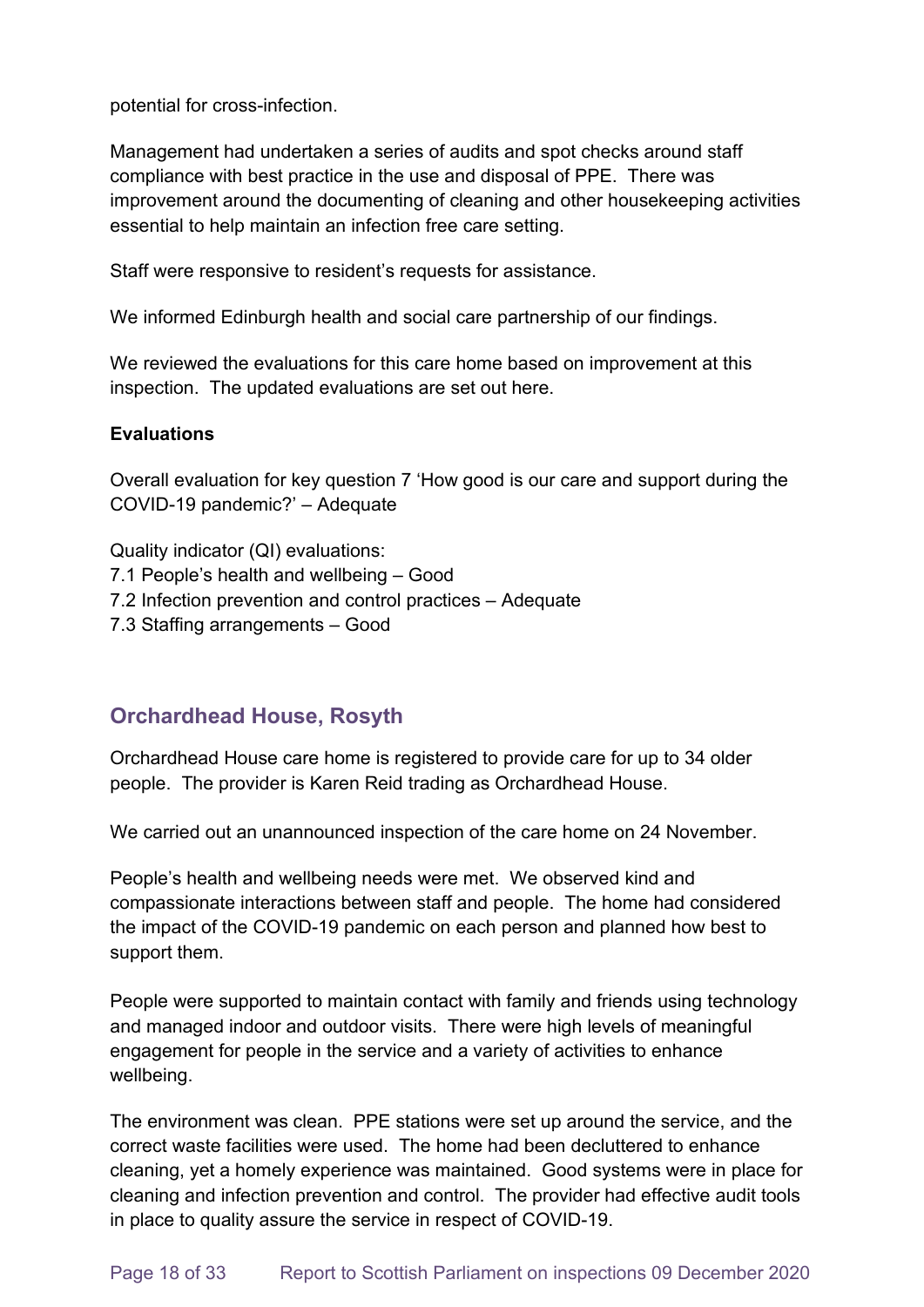All staff had completed initial COVID-19 training, and regularly updated their knowledge and practical skills. They were knowledgeable about infection prevention and control measures and we observed safe working practices. Staff were also knowledgeable about the signs and symptoms of COVID-19 and knew what measures to take. All staff had completed initial COVID-19 training and regularly updated their knowledge and practical skills.

Staffing arrangements were sufficient to meet the needs of the people who receive the service. Staff adhered to social distancing measures and supported residents to keep themselves safe.

We informed Fife health and social care partnership of our findings.

#### **Evaluations**

Overall evaluation for key question 7 'How good is our care and support during the COVID-19 pandemic?' – Very Good

Quality indicator (QI) evaluations: QI 7.1 People's health and wellbeing – Very Good QI 7.2 Infection prevention and control practices – Very Good QI 7.3 Staffing arrangements – Very Good

# **St. Brendan's (Care Home), Isle of Barra**

St Brendan's (Care Home) is registered to provide care to 10 older people. The provider is Comhairle nan Eilean Siar (Western Isles Council).

We carried out an unannounced inspection on 24 November.

People were supported in a kind and compassionate way. Families felt informed and involved in their relatives' care and contact with family and friends was maintained using technology. Visiting was taking place in line with current guidance.

Measures were in place to maintain social distancing. People were supported to remain active and to move around safely. There were limited individual and group activities and limited access to outdoor space. Personal plans were outcome focused and reflected people's needs and wishes.

The environment was clean and uncluttered. Enhanced cleaning schedules were in place. Minor repairs were needed to ensure effective cleaning. PPE stocks were good and used appropriately. Appropriate signage provided important infection prevention and control prompts. There was good access to hand hygiene facilities.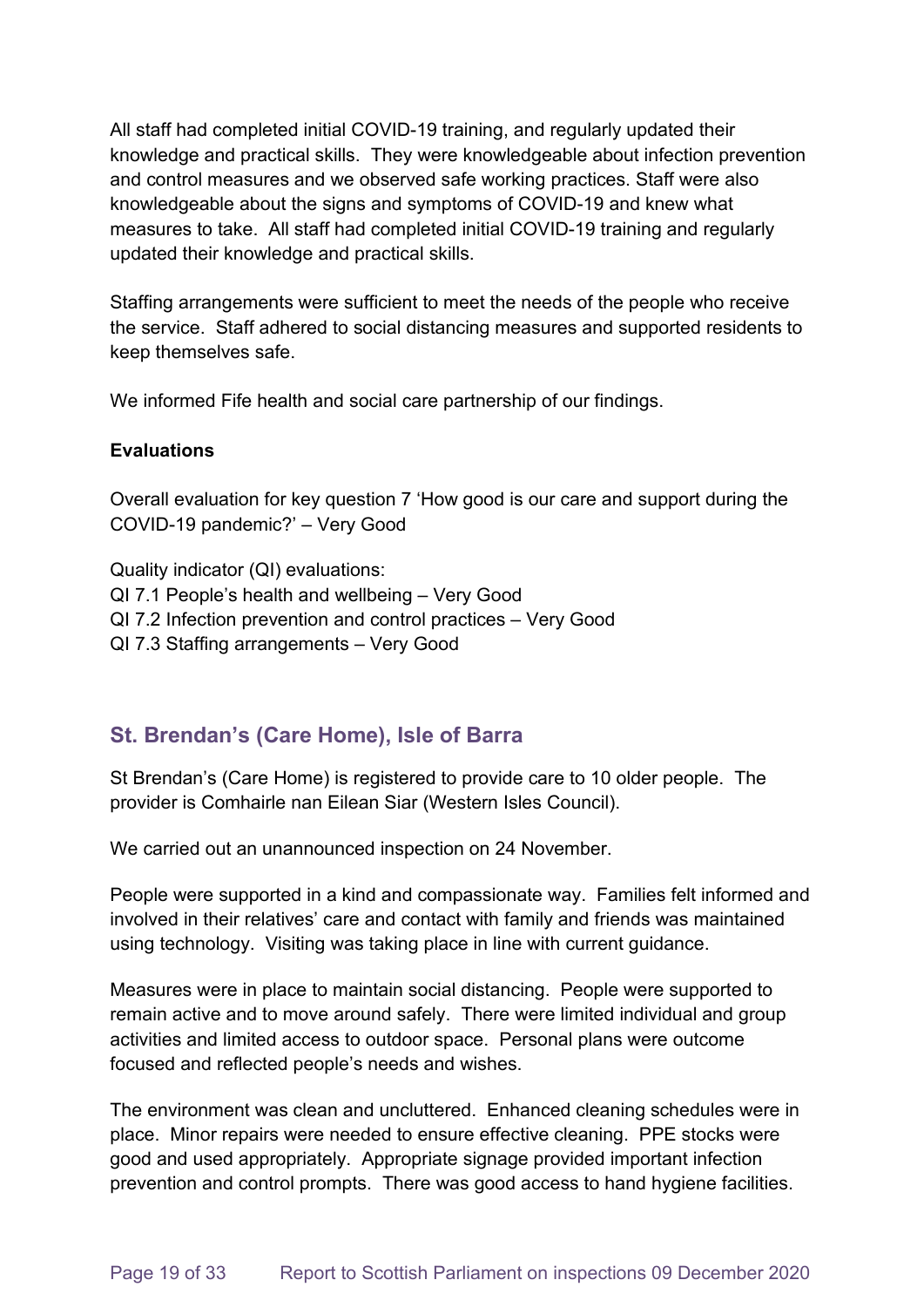Staff received regular training and were knowledgeable about how COVID-19 should be managed. Senior staff monitored infection prevention and control measures.

Staffing arrangements were sufficient to meet people's needs. There was a contingency plan to help manage staff absences.

We informed Comhairle nan Eilean Siar of our findings.

#### **Evaluations**

Overall evaluation for key question 7 'How good is our care and support during the COVID-19 pandemic?' – Good

Quality indicator (QI) evaluations: QI 7.1 People's health and wellbeing - Good QI 7.2 Infection prevention and control practices - Good QI 7.3 Staffing arrangements - Good

# **Rosehall Manor, Shotts**

Rosehall Manor is a care home registered to provide care to a maximum of 64 older people. The provider is Third Life Care Limited.

We carried out an unannounced inspection of the care home on 24 November.

Staff supported people to keep in touch with relatives using technology and social media. The feedback from families was positive, they were informed and involved in their relatives' care.

People's needs and preferences were well known by the staff. People were able to freely move around the home and staff promoted social distancing. Activities were taking place, although the provider could make better use of the outdoor space for people. People who stayed in their rooms received regular wellbeing checks from staff.

The home was clean and free from clutter. Care equipment was regularly cleaned, enhanced cleaning was in place for frequently touched surfaces. Senior staff monitored infection prevention and control measures.

Staff had been trained in infection prevention and control and the use of PPE, but we observed learning was not always evident in some staff practices.

Staffing levels were sufficient to provide the care needed for people's health and wellbeing.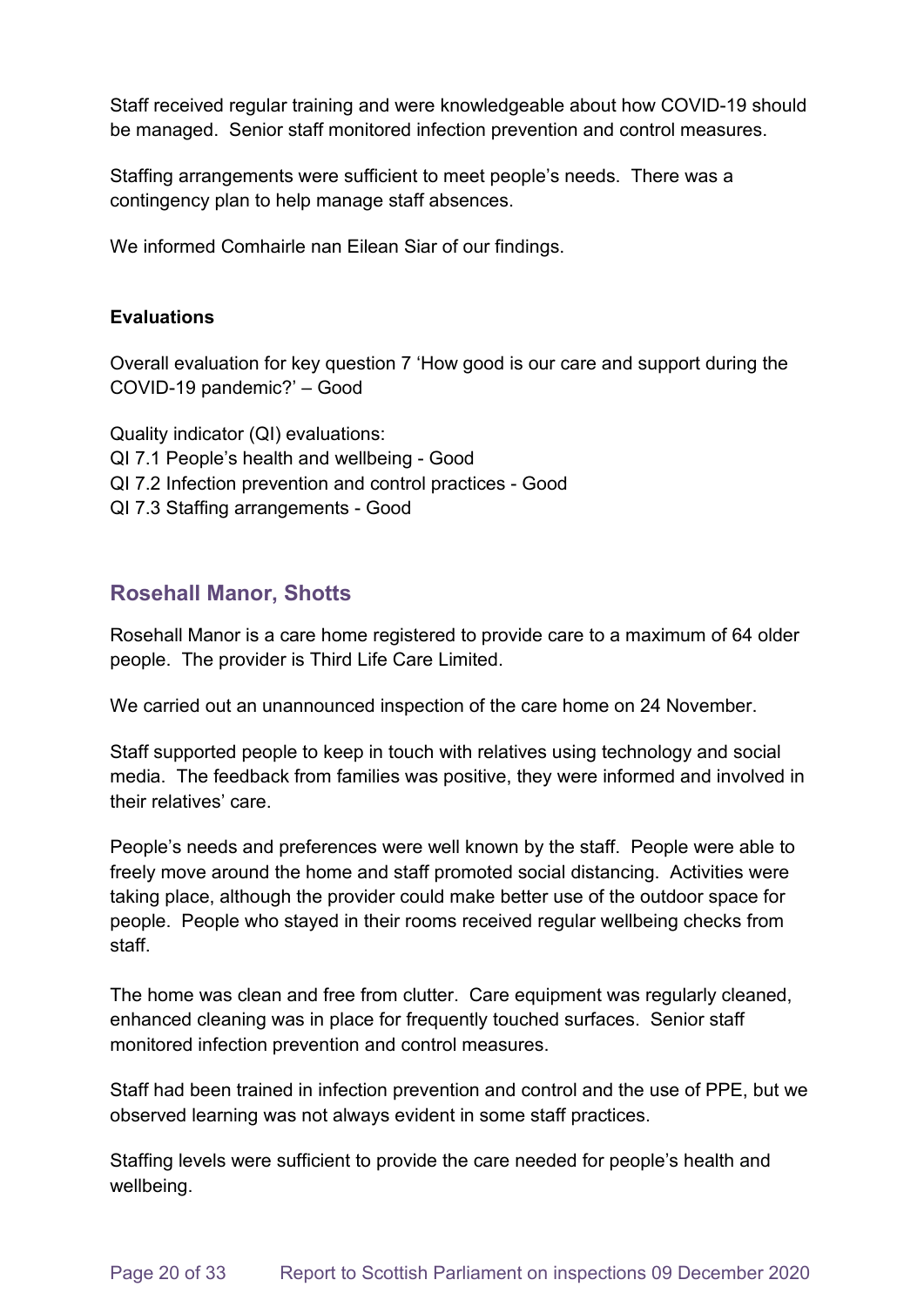We saw staff using up to date electronic care plans. These were of a good quality and assessments were completed, meaning individuals needs were clearly identified and planned for.

We informed South Lanarkshire health and social care partnership of our findings.

#### **Evaluations**

Overall evaluation for key question 7 'How good is our care and support during the COVID-19 pandemic?' – Good Quality indicator (QI) evaluations: QI 7.1 People's health and wellbeing - Good QI 7.2 Infection prevention and control practices - Good QI 7.3 Staffing arrangements - Good

# **Kintyre House (Care Home), Invergordon**

Kintyre House (Care Home) in Invergordon is registered to provide care to 41 older people. The service is operated by Gate Healthcare Limited.

At the initial inspection on 1 July, we identified areas of concerns in relation to people's care and support, infection prevention and control and staff training and competence. We visited again on 17 July, the findings of which were outlined in the report laid before parliament on 5 August. We found improvement in relation to the cleanliness of the environment and reusable equipment. A programme of staff training about infection prevention and control had commenced.

We carried out a further inspection of the service on 25 August, the findings of which were outlined in the report laid before parliament on 2 September. We found there was significant progress in the safe use and disposal of PPE. Most staff had completed appropriate training in relation to infection prevention and control procedures and the management of COVID-19. Improvement was required to improve the quality of care planning.

We carried out another visit on 25 November to follow up on the remaining area of concern in relation to people's care. Care plans contained up-to-date information and reflected an outcomes focused approach. This will support people to fulfil their individual needs and wishes.

We informed NHS Highland of our findings.

We reviewed the evaluations for this care home based on the improvement at this inspection. The updated evaluations are set out below.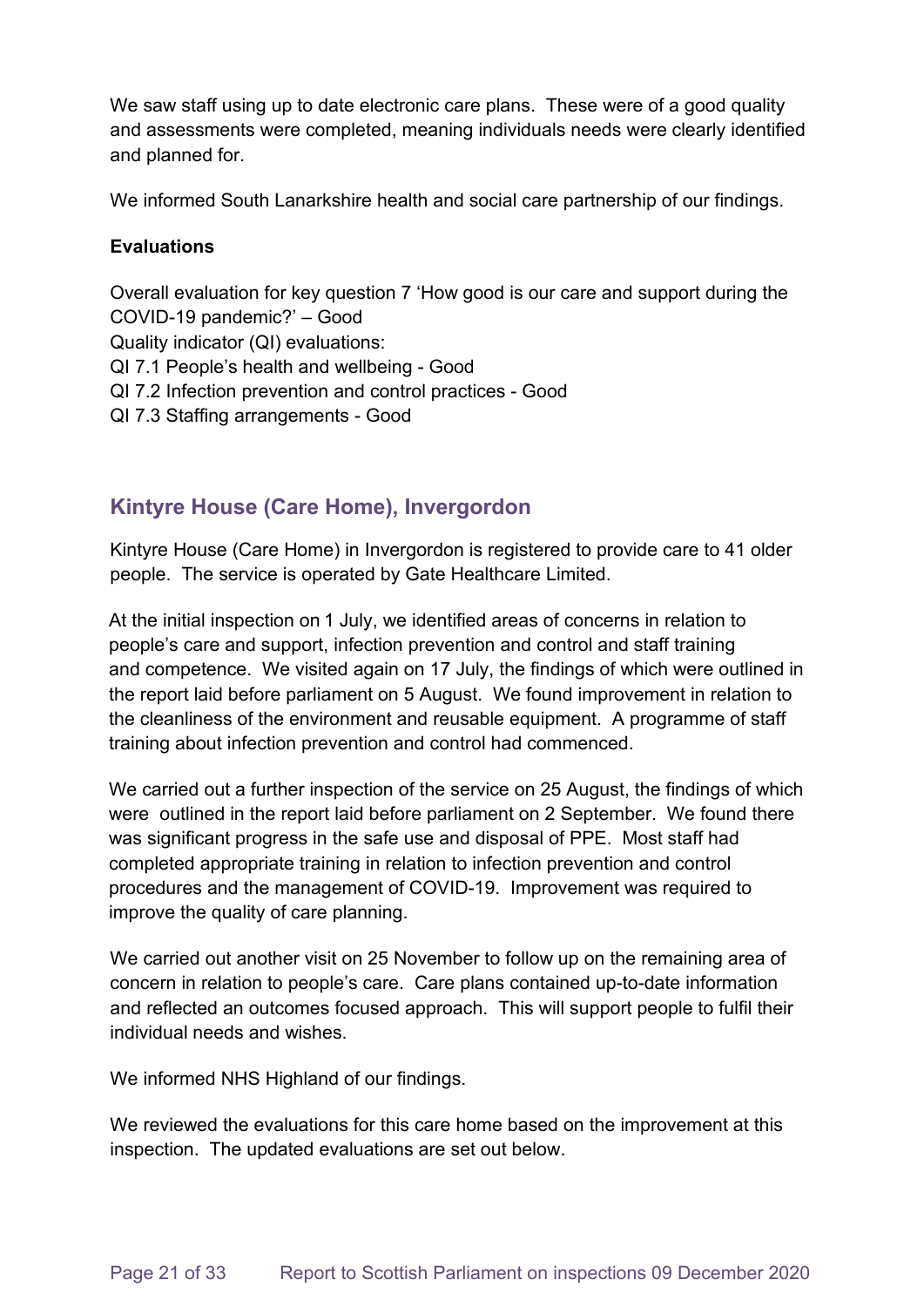#### **Evaluations**

Overall evaluation for key question 7 'How good is our care and support during the COVID-19 pandemic?' – Adequate

- QI 7.1 People's health and wellbeing Adequate
- QI 7.2 Infection control practices Good
- QI 7.3 Staffing arrangements Adequate

### **Glebe House Care Home, Ayr**

Glebe House Care Home is registered to provide a care service to 44 adults and older people. The provider is West Coast Care Ltd.

We carried out an unannounced inspection on 25 November with Healthcare Improvement Scotland.

Staff were compassionate and respectful towards people experiencing care. People were supported to maintain meaningful contact with relatives using technology, outside and window visits. Staffing levels were insufficient to meet the complex needs of people in the service. There was no programme of activities evident to support people and help them feel engaged and physically involved.

The home was clean and free from clutter. The laundry service was well organised and followed infection prevention and control standards.

We had some concerns that best practice in infection prevention and control measures were not in place to keep people safe. There was a lack of clinical waste bins and cleaning schedules were difficult to understand. Domestic staffing levels need to be improved.

There was insufficient evidence that staff had been provided with training in relation to COVID-19. There was no observation of practice to ensure infection prevention and control standards were met.

Care plans contained background information and identified people's health needs, with evidence of the involvement of other medical and mental health professionals. However, the demands on the nurses and care staff to fully meet those needs was impeded by the staffing levels and lack of training.

We informed South Ayrshire health and social care partnership of our findings.

We will undertake a further visit to monitor progress.

#### **Evaluations**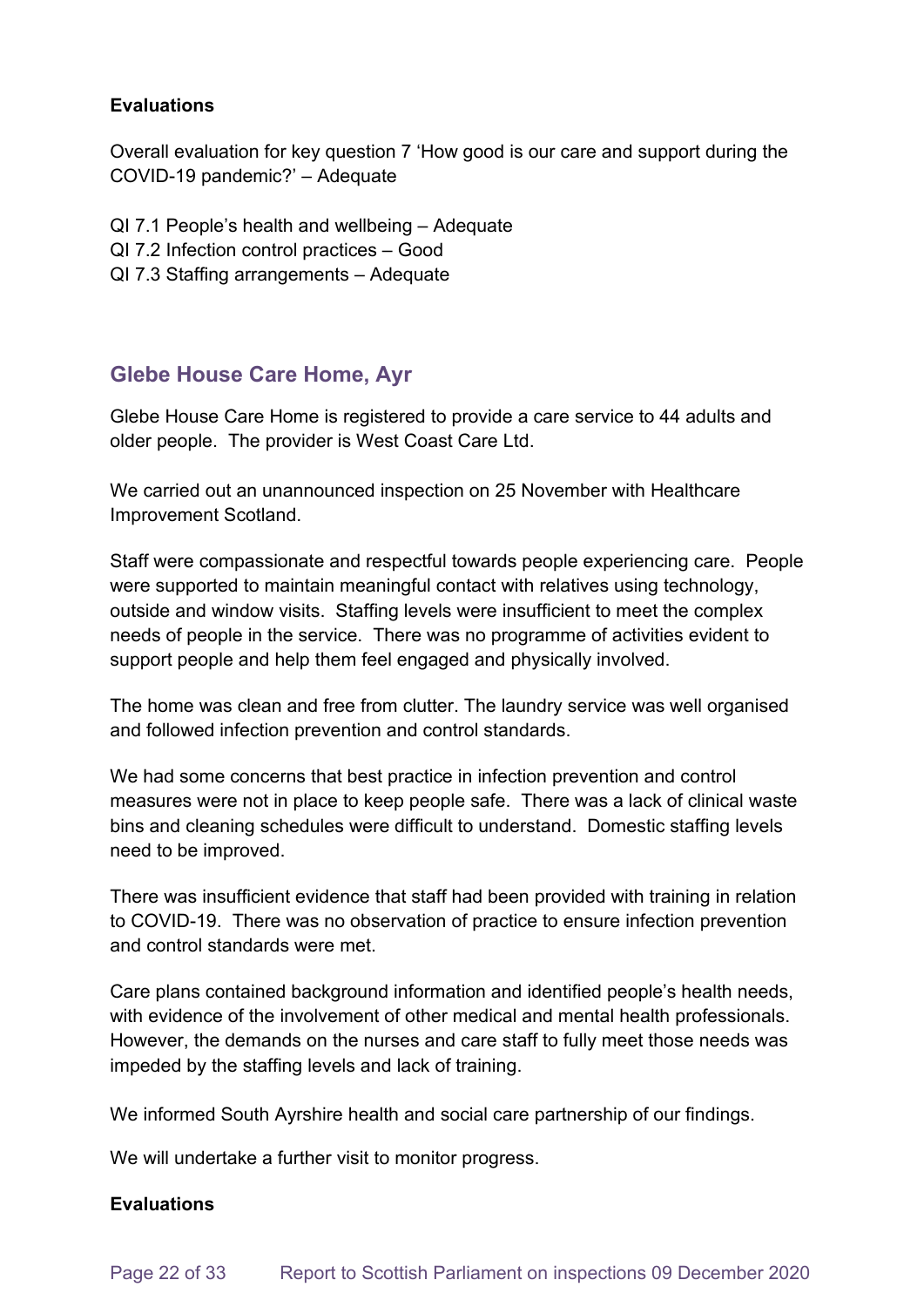Overall evaluation for key question 7 'How good is our care and support during the COVID-19 pandemic?' – Weak

Quality indicator (QI) evaluations:

- QI 7.1 People's health and wellbeing Weak
- QI 7.2 Infection prevention and control practices Weak
- QI 7.3 Staffing arrangements Weak

# **Ruthrieston House, Aberdeen**

Ruthrieston House care home is registered to provide care to 40 older people. The provider is Aberdeen Association of Social Service, a company limited by guarantee, trading as VSA.

We carried out an unannounced inspection of the care home on 25 November.

We found that people who used the service were well cared for in a homely environment. People were relaxed and comfortable and staff knew people well. They were supported to use equipment such as iPads and the telephone to maintain contact with family and friends. Staff ensured that relatives were kept up to date with any change in the care of their family member.

People were able to move freely around the home. We saw small group and one-toone activities taking place and the service organised socially distanced group activities. People were also able to access the well-maintained garden and grounds.

The home and equipment were clean with cleaning schedules and audits in place. The cleaning products and equipment were appropriate and plentiful.

PPE was plentiful and readily available although storage and disposal of PPE did not follow best practice guidance.

Staff were knowledgeable and informed about current guidelines in relation to COVID-19 and infection prevention and control. PPE was not always used correctly to prevent cross infection.

The staffing arrangements were sufficient to meet the needs of the people, with agency staff included in the weekly testing regime.

We informed Aberdeen City health and social care partnership of our findings.

#### **Evaluations**

Overall evaluation for key question 7 'How good is our care and support during the COVID-19 pandemic? – Adequate

Quality indicator (QI) evaluations: QI 7.1 People's health and wellbeing - Good QI 7.2 Infection prevention and control practices - Adequate QI 7.3 Staffing arrangements – Good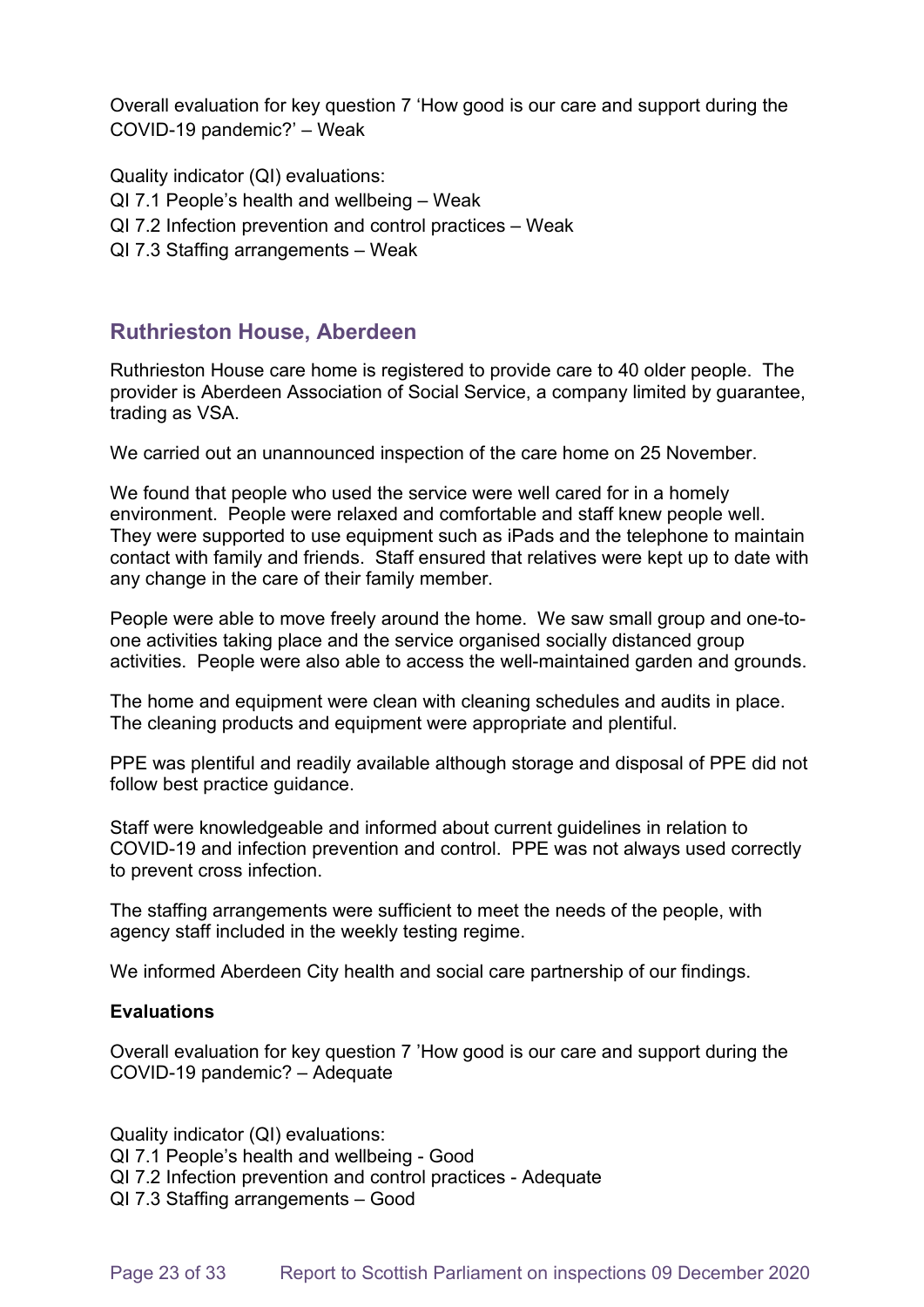# **Rose House, Dundee**

Rose House care home is registered to provide care to 23 older people. The provider is Thomas Dailey trading as Kennedy Care Group.

We carried out an unannounced inspection of the care home on 26 and 27 November.

Feedback from some families was that they did not feel well informed about their relative's care. People were not fully supported to maintain contact with family and friends. Some outdoor visiting was taking place, but indoor visits were not, with the exception of essential visits for end of life care.

Areas of the home were not heated to a level appropriate for the people who lived there. We returned to the home within 24 hours to ensure sufficient heating was provided.

People were supported by staff who were familiar with their needs. Staffing levels were not always sufficient to keep people safe. Adequate supervision of communal areas could not be guaranteed when staffing levels were low. Staffing numbers demonstrated a lack of understanding of the differing dependencies of people living in the home. 

The home was clean and tidy, however standards of cleanliness in the bedrooms was variable. Two bedrooms were of a poor standard. A number of chairs in the communal areas needed to be replaced. The overall maintenance of the home required attention.

PPE supplies were adequate however current guidance was not always followed regarding the type of gloves used. Staff had only recently received full training about COVID-19 and infection prevention and control, however not all staff had completed this. There was insufficient provision of clinical waste bins throughout the home.

We informed Dundee health and social care partnership of our concerns and they have agreed to provide support to the home.

We will undertake a further visit to monitor progress.

#### **Evaluations**

Overall evaluation for key question 7 'How good is our care and support during the COVID-19 pandemic?' – Weak

Quality indicator (QI) evaluations:  QI 7.1 People's health and wellbeing - Weak  QI 7.2 Infection prevention and control practices - Weak  QI 7.3 Staffing arrangements – Weak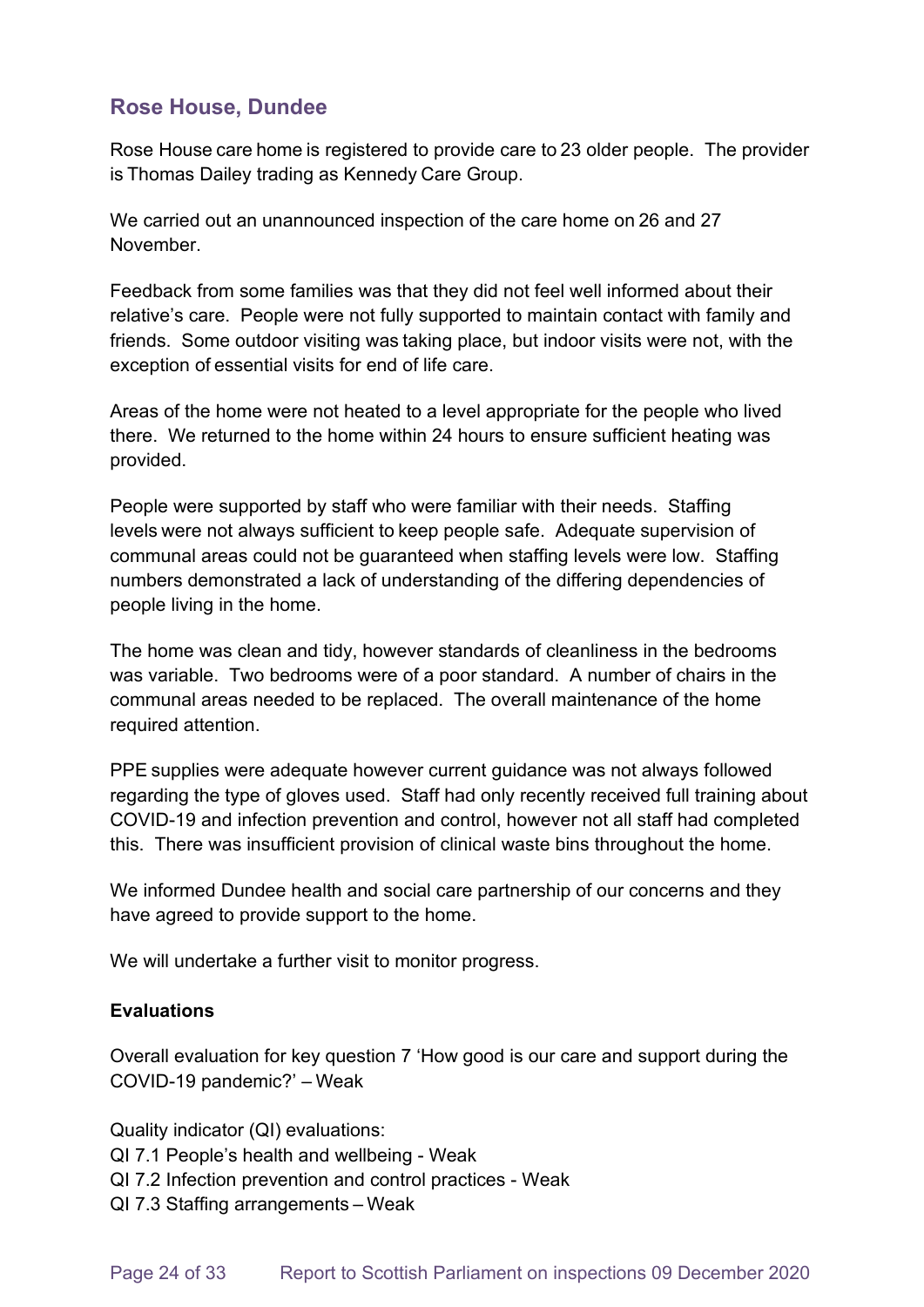# **Queensberry Care Home, Sanquhar**

Queensberry care home is registered to provide care to a maximum of 44 older people. The service is provider is Harvey's Healthcare Ltd.

We carried out an initial unannounced inspection of the service on 8 July with NHS Dumfries and Galloway, the findings of which were outlined in the report laid before parliament on 22 July. We completed a further unannounced visit to the home on 26 November to follow up on the improvements required.

We found people were supported by a consistent care team who interacted with them with kindness.

We found improvements in relation to laundry environment, equipment, and practices. The flow of laundry and some items of equipment that were not clean had been attended to. The use of appropriate cleaning products was evident, and equipment was clean.

Previous concerns about staffing for cleaning, laundry, and maintenance had also been addressed. A new maintenance person had been employed and cleaning and laundry staff were sufficient.

The service had also progressed the use of anticipatory care plans to inform GP practices of people's wishes. Anticipatory care plans were clearly in place and had been agreed appropriately.

We informed Dumfries & Galloway health & social care partnership of our findings and they continue to support the home.

We have reviewed the evaluations for this care home based on our findings at this inspection. The updated evaluations are set out here.

#### **Evaluations**

Overall evaluation for key question 7 'How good is our care and support during the COVID-19 pandemic?' – Adequate

- QI 7.1 People's health and wellbeing Adequate
- QI 7.2 Infection control practices Adequate
- QI 7.3 Staffing arrangements Adequate

### **Kincaid House, Greenock**

Kincaid House care home is registered to provide care to 90 older people. The provider is Daviot Care Ltd.

We carried out an unannounced inspection of the care home on 1 December with Healthcare Improvement Scotland.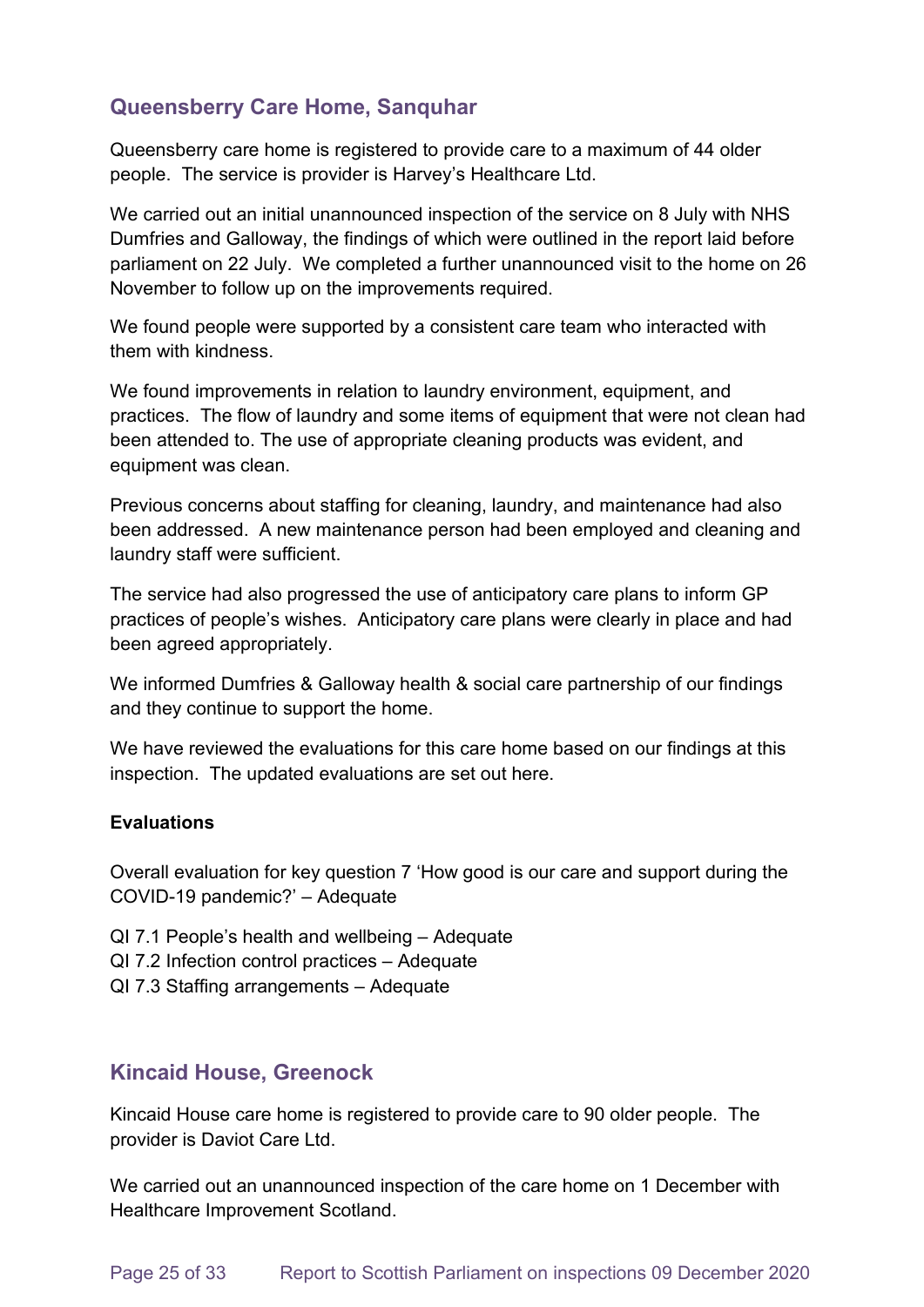People were supported to maintain contact with family and relatives using technology. Outdoor visiting was well supported in line with the current guidance. Staff were promoting social distancing with people they support. This was managed sensitively.

Aspects of staff practice did not always promote the principles of choice, dignity, and respect for people living in the home. There was a need to improve the range and access to meaningful activities to ensure that people did not feel isolated or lonely.

The management of nutrition and hydration needs for individuals needs to improve to best support people's health and wellbeing. We found the management of risk needs to improve. This included managing individuals' weight, skin integrity and minimising falls.

The home was clean, tidy, and well maintained. Appropriate cleaning schedules were in place, this included regular cleaning of touch points throughout the home.

PPE supplies were good. However, there was a need for improvements in storage, access, and disposal of PPE.

Staff received training about infection prevention control. However, guidance about the use of PPE and correct hand hygiene was not always followed.

Staffing arrangements were not sufficient to meet the needs of the people receiving care in the service. There was a need to review the staffing levels and the skill mix to ensure that they were responsive to the changing needs of people living in the home.

We informed Inverclyde health and social care partnership of our concerns and they have agreed to provide support to the home.

We will undertake a further visit to monitor progress.

#### **Evaluations**

Overall evaluation for key question 7 'How good is our care and support during the COVID-19 pandemic?' – Weak

Quality indicator (QI) evaluations: QI 7.1 People's health and wellbeing - Weak QI 7.2 Infection prevention and control practices - Adequate QI 7.3 Staffing arrangements - Weak

# **Cathkin House Care Home, East Kilbride**

Cathkin House care home is registered to provide care to 44 older people. The provider is Care UK Limited.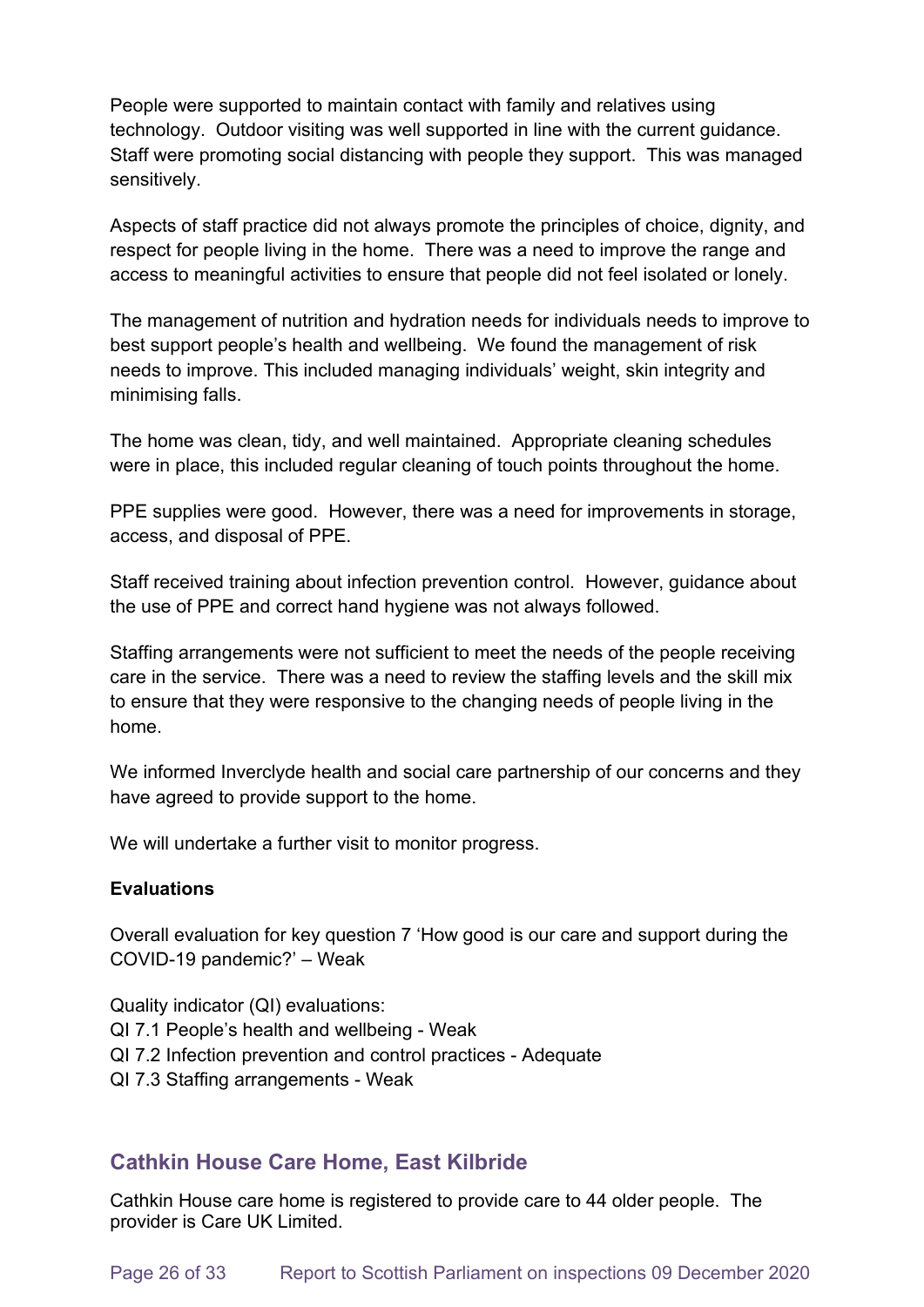We carried out a COVID-19 focussed inspection of the service on 29 May, the findings of which were outlined in the report laid before Parliament on 10 June. We made a further visit to the service on 1 and 2 December with Healthcare Improvement Scotland to follow-up on the improvements identified and to complete a non-COVID-19 related inspection.

People were supported by staff to maintain contact with family and friends through the use of technology. Visiting had taken place in the garden with a system in place to manage this in line with the current guidance. Staff were kind, caring and attentive towards residents.

Personal plans had sufficient information to enable staff to meet people's health and care needs.

The home was clean and tidy. Enhanced cleaning schedules were in place. PPE supplies and hand cleansing products were available for staff throughout the home.

Staffing arrangements were sufficient to meet people's needs. A quality assurance system was in place and embedded to evidence improvement.

We informed South Lanarkshire health and social care partnership of our findings.

#### **Evaluations**

Overall evaluation for key question 7 'How good is our care and support during the COVID-19 pandemic?' – Good

Quality indicator (QI) evaluations:

QI 7.1 People's health and wellbeing – not assessed (see additional evaluations below)

- QI 7.2 Infection prevention and control practices Good
- QI 7.3 Staffing arrangements Good

Additional evaluations from this inspection (non-COVID QIs):

QI 1.3 Peoples health benefits from their care and support - Good

QI 2.2 Quality assurance and improvement is led well – Good

QI 3.3 Staffing levels are right and staff work well together - Good

QI 5.1 Assessment and care planning reflects people's needs and wishes - Good

### **Leys Park Care Home, Dunfermline**

Leys Park care home is registered to provide care to 66 older people. The provider is St Philips Care Limited.

We carried out an initial inspection of the service on 10 November, the findings of which were outlined in the report laid before parliament on 25 November. We completed a further inspection of the home on 1 December to follow up on the improvements that were required.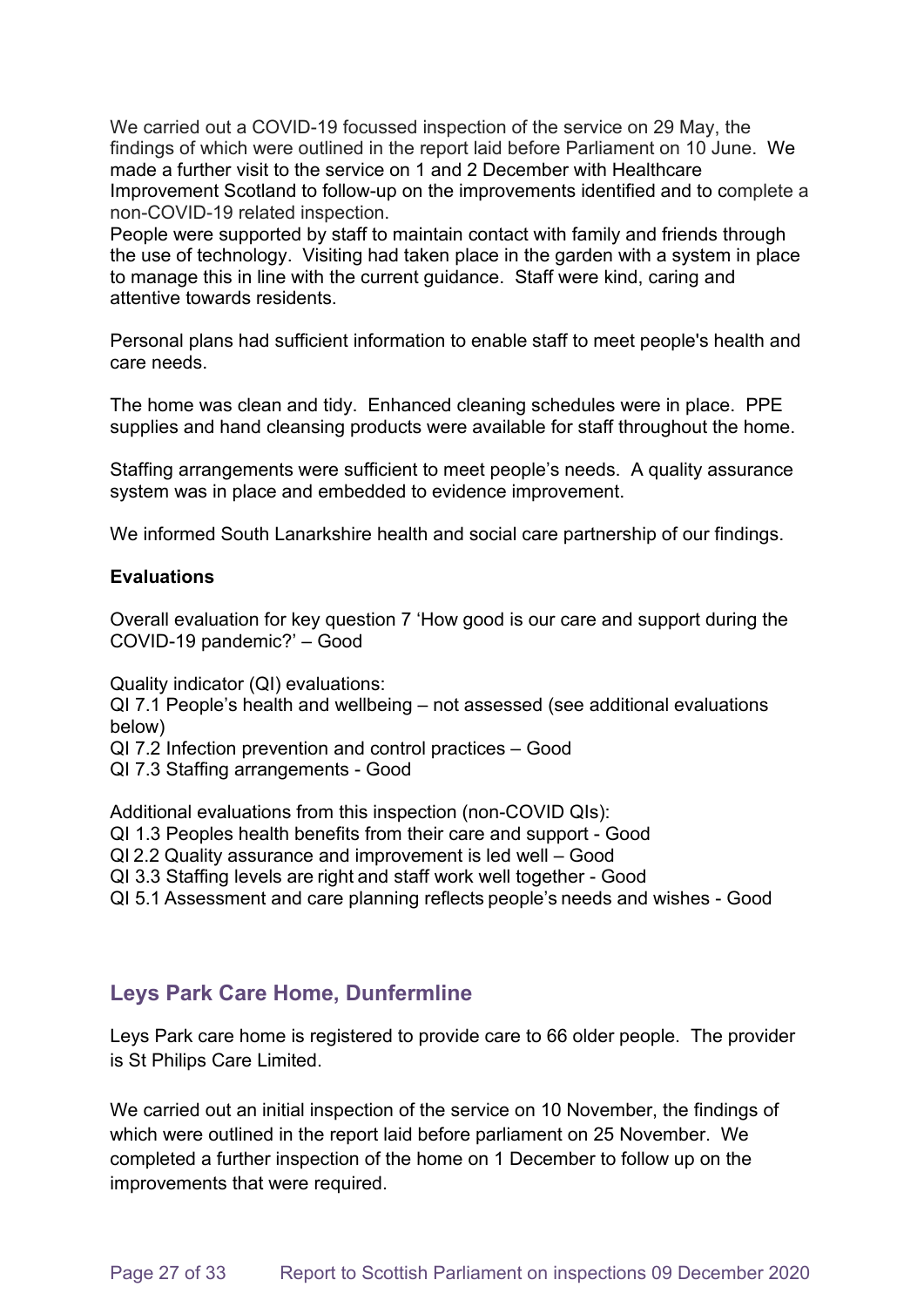When we visited on 1 December, the environment and equipment were clean. An enhanced cleaning schedule and audit had been introduced and appropriate cleaning materials were in use.

There was an adequate supply of PPE available which was stored safely. PPE stations were appropriately placed and checked daily. Staff were observed to be using PPE safely and in line with guidance. Additional training had been provided and staff were able to confidently demonstrate their understanding of safe infection prevention and control. Systems to evaluate the impact of staff training and maintain good practice had been developed.

Staffing levels were found to be sufficient to meet peoples' needs. Changes had been made in relation to how staff were deployed.

We informed Fife health and social care partnership of our findings.

We have reviewed the evaluations for this care home based on the improvements at this inspection. The updated evaluations are set out below.

#### **Evaluations**

Overall evaluation for key question 7 'How good is our care and support during the COVID-19 pandemic?' – Adequate

Quality indicator (QI) evaluations:

- QI 7.1 People's health and wellbeing Adequate
- QI 7.2 Infection prevention and control practices Adequate
- QI 7.3 Staffing arrangements Adequate

### **Deanfield Care Home, Glasgow**

Deanfield Care Home is registered to provide care to 50 older people. The provider is Advinia Care Homes Limited.

We carried out an initial inspection of the service on 5 October with Healthcare Improvement Scotland, the findings of which were outlined in the report laid before parliament on 14 October. We completed a follow-up inspection on 9 November with Healthcare Improvement Scotland. We found that the cleanliness of the home had improved while the care equipment required action to ensure consistent infection prevention and control standards. We outlined this in the report laid before parliament on 25 November.

We carried out a further inspection on 1 December 20 with Healthcare Improvement Scotland to follow up again on improvements that were required. We found the cleanliness of the home had improved. The arrangements for checking some equipment still required attention to maintain infection control standards consistently.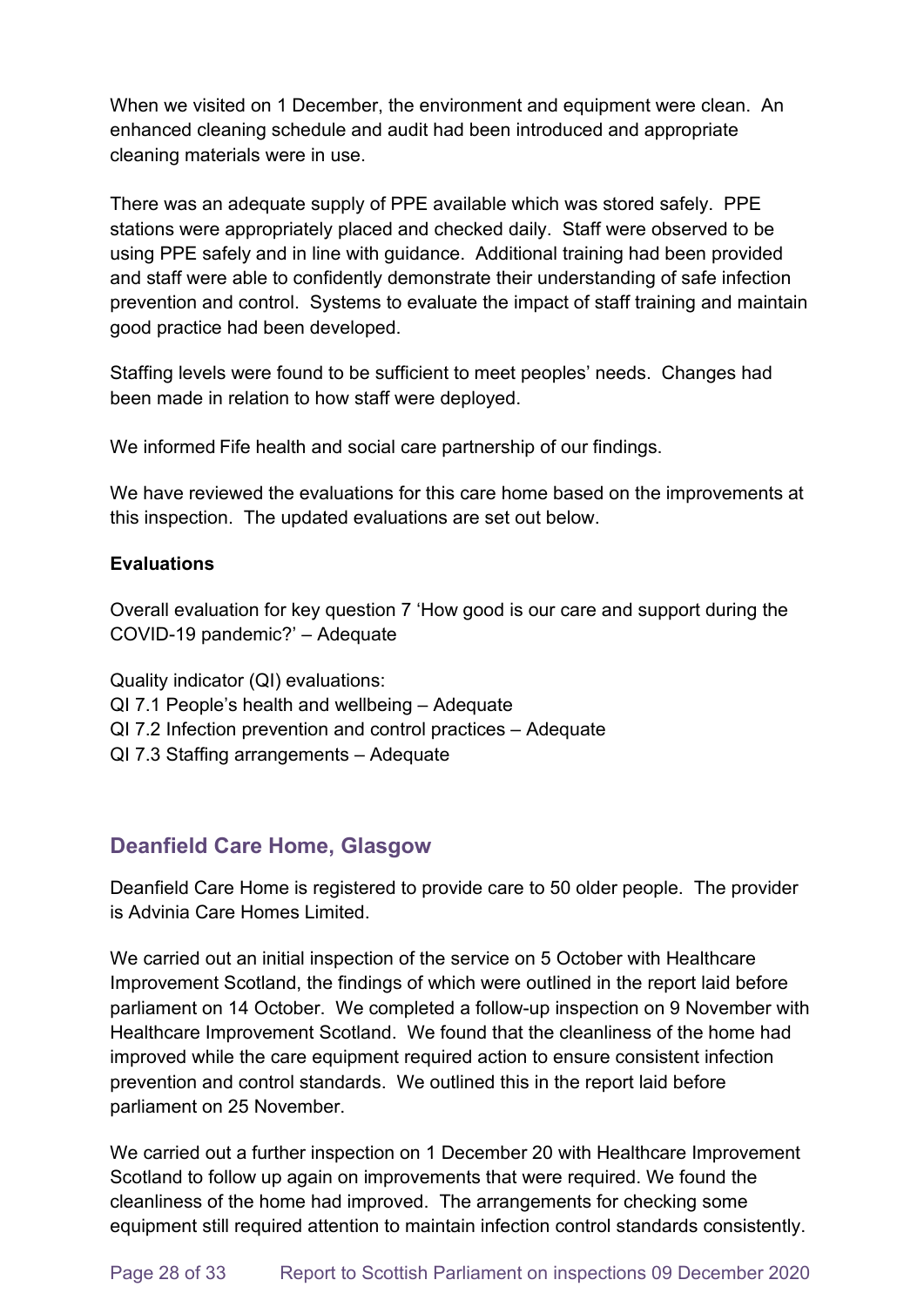Staff refresher training on infection prevention and control was evident in their practice. Arrangements to monitor this were in place.

We informed Glasgow City health and social care partnership of our findings.

We will undertake a further visit to monitor progress.

#### **Evaluations**

This was a follow-up inspection. We did not change the service evaluations.

### **Willow House, Anstruther**

Willow House is a care home registered to provide care to 40 older people. The provider is Kingdom Homes Ltd.

We carried out an unannounced inspection of the care home on 2 December with Healthcare Improvement Scotland.

People living in the home were supported to stay both physically and mentally well and were able to have regular contact with family and friends. The home had put in place appropriate measures to maintain social distancing as well as support for people to move around safely. The staff team was responsive to peoples' wellbeing needs and there was good evidence of linking with external agencies. When we checked medication records, we found that it was not always clear that people had received all of their required medication and improvements were necessary to ensure that their healthcare needs were fully met.

We found the home to be clean, tidy and well maintained. Care equipment was clean. PPE supplies were good and available for staff throughout the home. The home had developed systems to audit infection prevention and control measures and staff practice such as hand washing. Senior staff regularly observed staff members' use of PPE.

There was a good level of staff on duty to meet peoples' needs. Staff told us that the staffing levels were good, and this allowed them to spend time with residents.

We will undertake a further visit to monitor progress where improvements were necessary.

We informed Fife health and social care partnership of findings.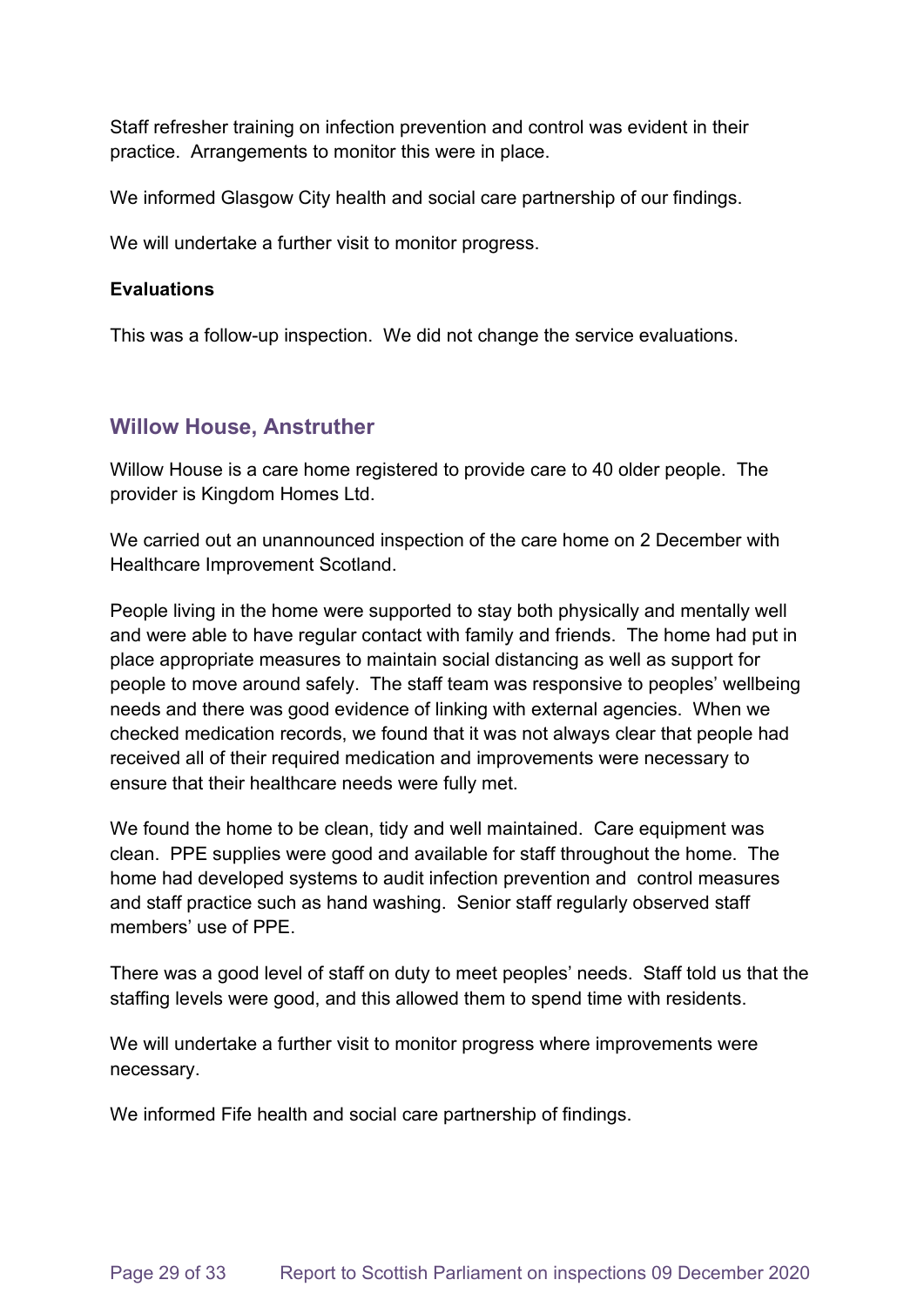#### **Evaluations**

Overall evaluation for key question 7 'How good is our care and support during the COVID-19 pandemic?' – Adequate

Quality indicator (QI) evaluations - QI 7.1 People's health and wellbeing - Adequate QI 7.2 Infection prevention and control practices - Good QI 7.3 Staffing arrangements - Good

# **Lochbank, Forfar**

Lochbank care home is registered to provide care to a maximum of 35 older people. The provider is Thomas Dailey trading at Kennedy Care Group.

We carried out an initial inspection of the service on 12 August with Healthcare Improvement Scotland, the findings of which were outlined in the report laid before parliament on 19 August 2020. We completed a further visit to the home on 2 December to follow up on the improvements that were required in relation to staff training, engagement with residents and infection prevention and control.

When we visited on 2 December, there were a variety of activities for people in place and the team was planning for future activities. All staff demonstrated a more holistic approach to care. Mealtime arrangements had improved, and people received a choice of nutritious foods and discreet support when needed. These improvements had a positive effect on resident's wellbeing.

We found significant progress in the development of the infection control programme, audits, competency and compliance checks. The environment was clean and cleaning schedules indicated good routines, deep cleaning and use of appropriate products. Further work is required to develop effective recording systems for areas for improvement.

Improvements had also been made in staff training. The staff and management team worked well together, impacting positively on people's overall experience.

A staffing contingency plan was available and there was evidence to support that this was reviewed regularly by the home manager and provider.

We informed Angus health and social care partnership of our findings. **Evaluations**

This was a follow-up inspection. We did not change the service evaluations.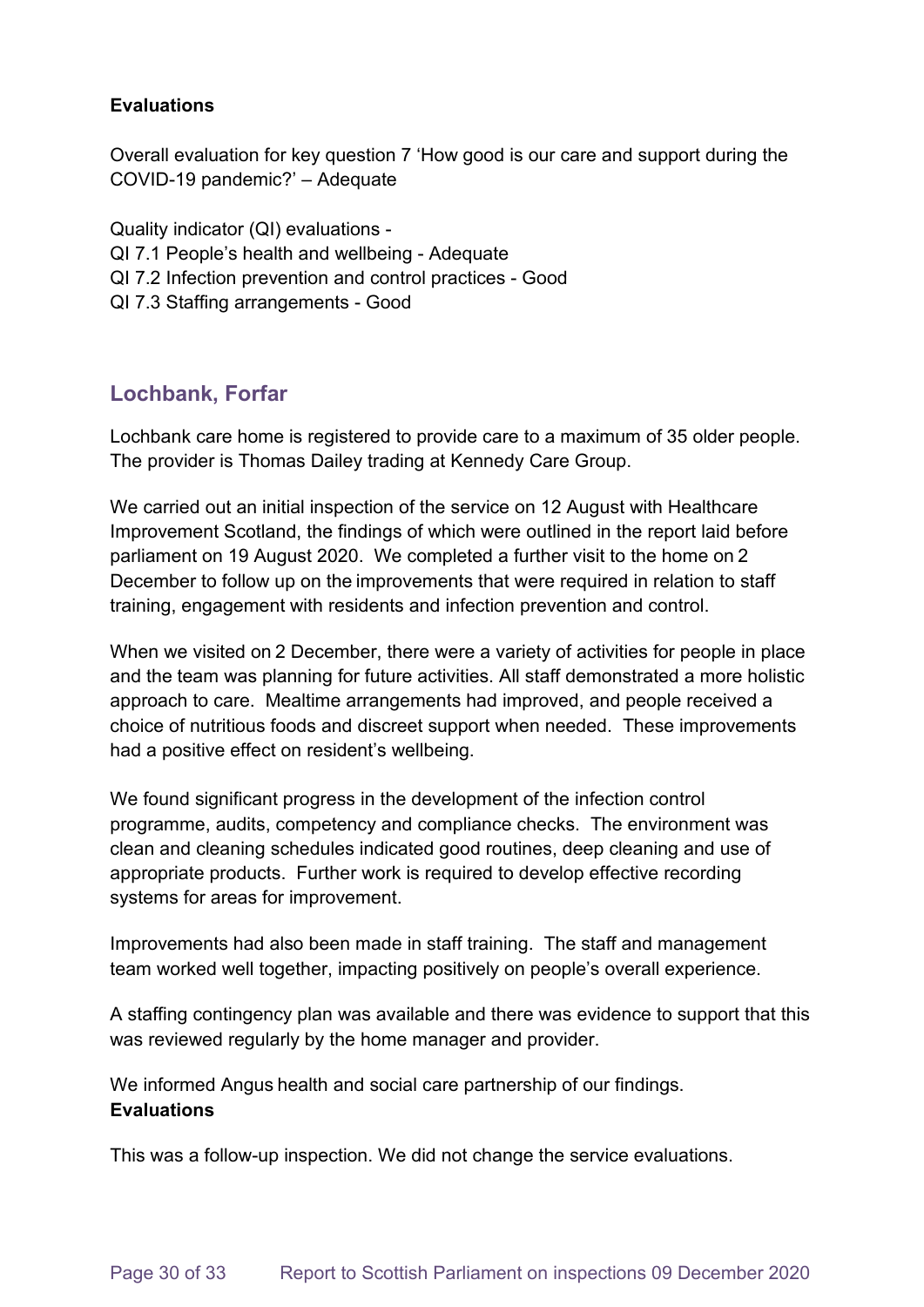# **Earlsferry House Care Home, Leven**

Earlsferry House Care Home is registered to provide care to 26 older people. The provider is Earlsferry House Care Limited.

We carried out an initial inspection of the service on 30 September, the findings of which were outlined in the report laid before parliament on 14 October. We carried out a further inspection on 2 December to follow up on the improvements that were required.

At the initial inspection on 30 September we were concerned about aspects of the cleanliness of the home, availability of staff and opportunities for people to have meaningful activities.

When we visited on 2 December, there were improvements in all these areas. The home was tidy, and the environment was clean, and equipment was well maintained. Enhanced cleaning schedules were in place which included cleaning of touch points throughout the home. PPE supplies were good. Staff practice was regularly audited and there were detailed records of training and competency. A wide variety of activities were now taking place in the home and people had opportunities to socialise with each other. It was clear that this was having a positive impact on people's well-being.

We informed Fife health and social care partnership of our findings.

We have reviewed the evaluations for this care home based on our findings at this inspection. The updated evaluations are set out below.

#### **Evaluations**

Overall evaluation for key question 7 'How good is our care and support during the COVID-19 pandemic?' – Adequate

Quality indicator (QI) evaluations: QI 7.1 People's health and wellbeing - Adequate QI 7.2 Infection prevention and control practices - Adequate QI 7.3 Staffing arrangements – Adequate

# **Finavon Care Home, Glenrothes**

Finavon Care Home is registered to provide care to 24 older people. The provider is Kingdom Homes Ltd.

We carried out an unannounced inspection of the service on 3 December.

People were relaxed and comfortable and staff knew people well. Staff ensured that relatives were kept up to date with any change in the care of their family member.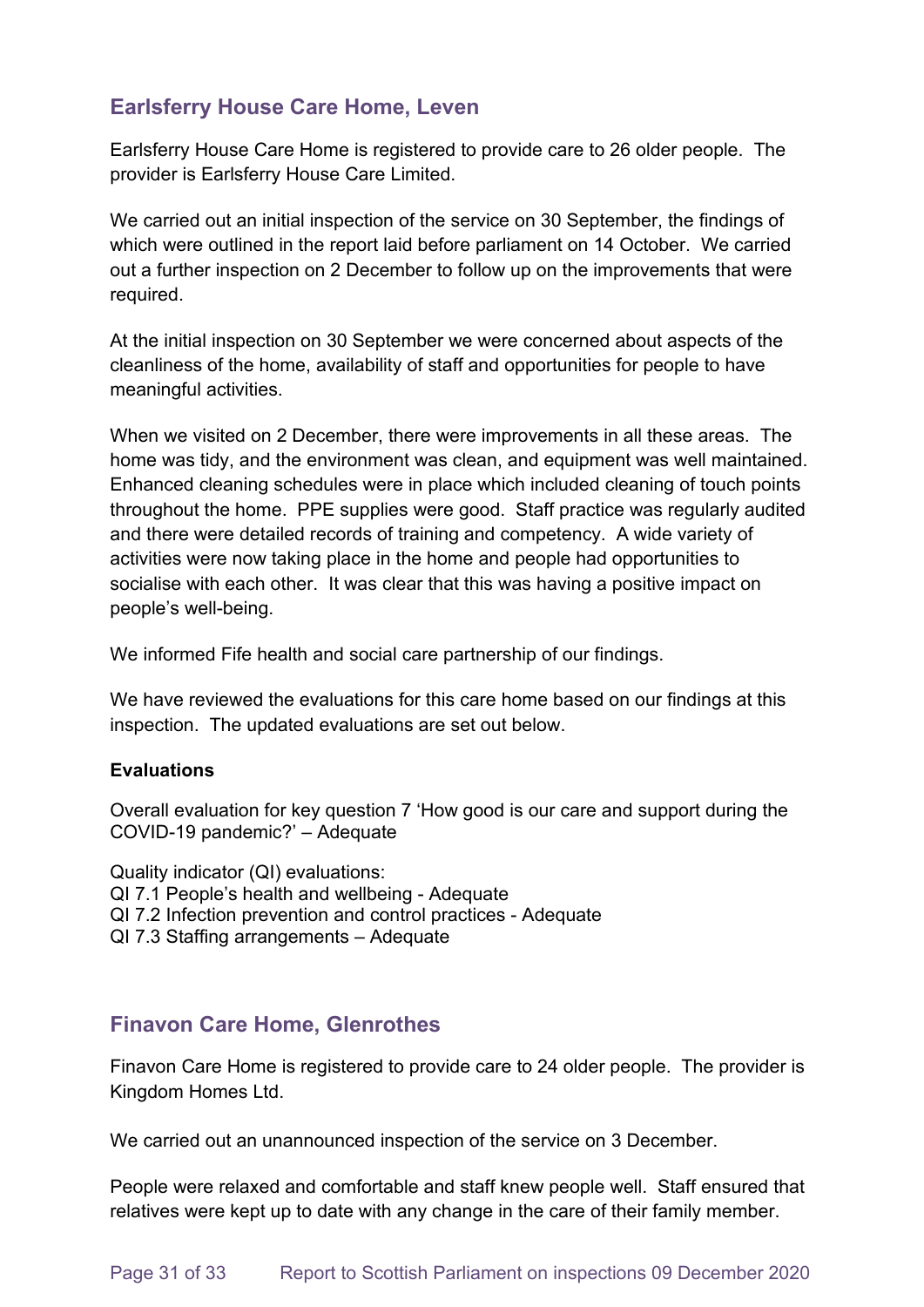People were able to move freely around the home. We saw one-to-one activities taking place and people were also able to access the well-maintained garden.

The home was clean and uncluttered. Enhanced cleaning schedules included frequent cleaning of touch points. Supplies of PPE were good and were available. Staff had received training and were knowledgeable about COVID-19 and infection prevention and control. This included competency-based assessments of practice. There were good systems for checking and assuring standards could be maintained.

We found that care staff were deployed in sufficient numbers, with appropriate skills mix, to meet people's needs. There was a staffing contingency plan to help manage staff absence or shortages.

We informed Fife health and social care partnership of our findings.

#### **Evaluations**

Overall evaluation for key question 7 'How good is our care and support during the COVID-19 pandemic?' – Good

Quality indicator (QI) evaluations: QI 7.1 People's health and wellbeing – Good QI 7.2 Infection prevention and control practices – Good QI 7.3 Staffing arrangements – Good